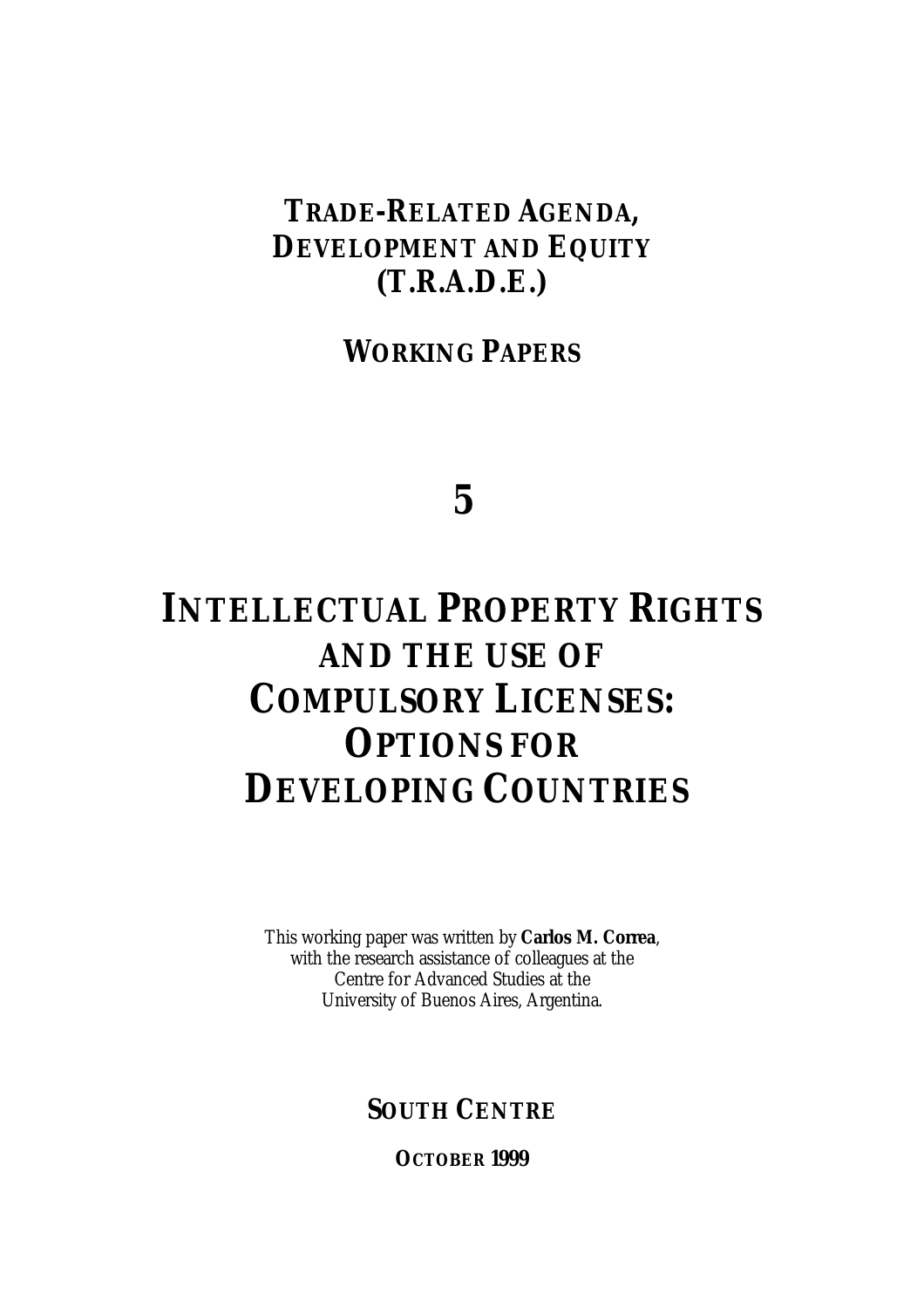## **THE SOUTH CENTRE**

In August 1995, the South Centre became a permanent intergovernmental organization of developing countries. In pursuing its objectives of promoting South solidarity, South-South co-operation, and co-ordinated participation by developing countries in international forums, the South Centre has full intellectual independence. It prepares, publishes and distributes information, strategic analyses and recommendations on international economic, social and political matters of concern to the South.

The South Centre enjoys support and co-operation from the governments of the countries of the South and is in regular working contact with the Non-Aligned Movement and the Group of 77. Its studies and position papers are prepared by drawing on the technical and intellectual capacities existing within South governments and institutions and among individuals of the South. Through working group sessions and wide consultations which involve experts from different parts of the South, and sometimes from the North, common problems of the South are studied and experience and knowledge are shared.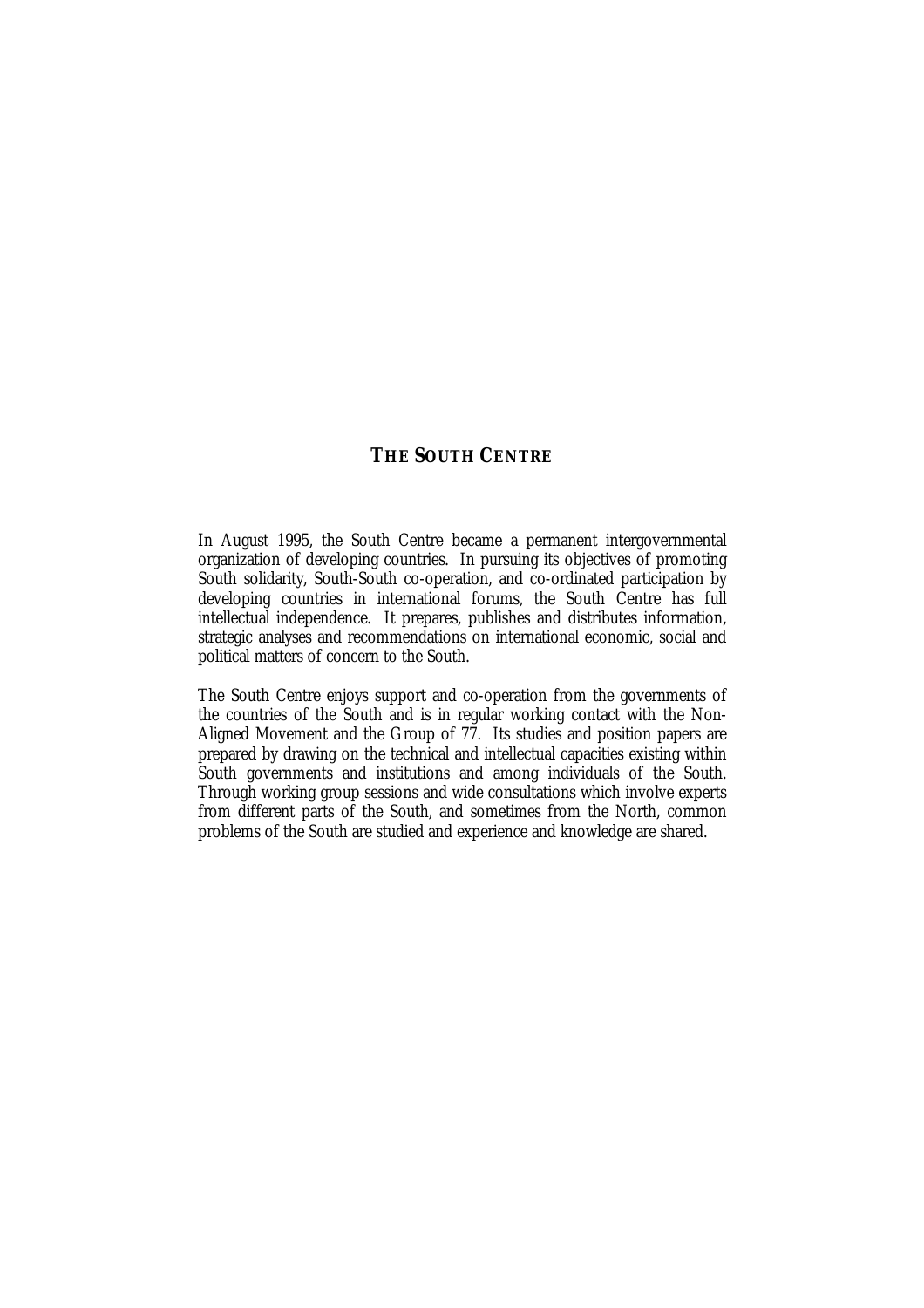## **CONTENTS**

## *Preface List of Abbreviations*

| I.  |                                                            | 1                                |
|-----|------------------------------------------------------------|----------------------------------|
| II. | Origin and diffusion of the concept of compulsory licences | 3                                |
|     |                                                            | 3                                |
|     |                                                            | $\overline{4}$<br>$\overline{5}$ |
|     |                                                            | $\overline{7}$                   |
|     |                                                            | $\overline{\mathcal{U}}$         |
|     |                                                            | 8                                |
| IV. |                                                            | 10                               |
|     |                                                            | 10                               |
|     |                                                            | 11                               |
|     |                                                            | 13                               |
|     |                                                            | 14                               |
|     |                                                            | 17                               |
|     |                                                            | 18                               |
|     |                                                            | 19                               |
|     |                                                            | 20                               |
| V.  | Assessment of the extent of use of compulsory licenses     | 22                               |
| VI. |                                                            | 24                               |
|     | <b>Selected Bibliography</b>                               | 26                               |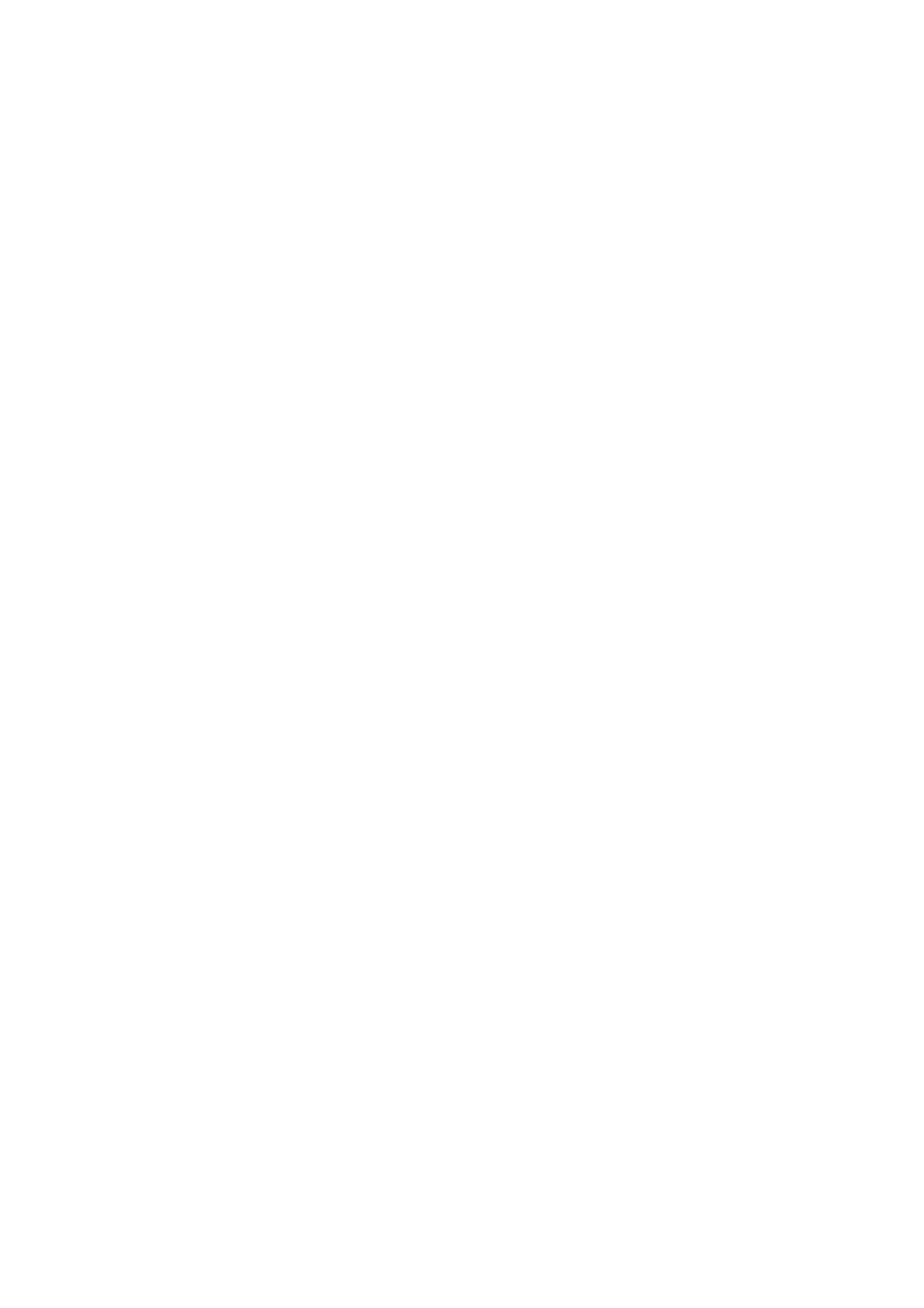## **LIST OF ABBREVIATIONS**

| <b>AIDS</b>  | <b>Acquired Immune Deficiency Syndrome</b>                             |
|--------------|------------------------------------------------------------------------|
| API          | <b>Applications Programming Interface</b>                              |
| <b>ERDA</b>  | Federal Non-Nuclear Energy Research and Development Act                |
| <b>HIV</b>   | Human Immune Deficiency Virus                                          |
| <b>ITP</b>   | <b>Independent Television Publications Limited</b>                     |
| <b>NAFTA</b> | North American Free Trade Agreement                                    |
| R & D        | <b>Research and Development</b>                                        |
| <b>RTE</b>   | Radio Telefis Eireann                                                  |
| <b>UPOV</b>  | International Convention for the Protection of New Varieties of Plants |
| <b>USCA</b>  | United States Clean Air Act                                            |
| <b>USTR</b>  | United States Trade Representative                                     |
|              |                                                                        |

# **Organizations**

| <b>FTC</b> | <b>Federal Trade Commission</b> |
|------------|---------------------------------|
| <b>WTO</b> | <b>World Trade Organization</b> |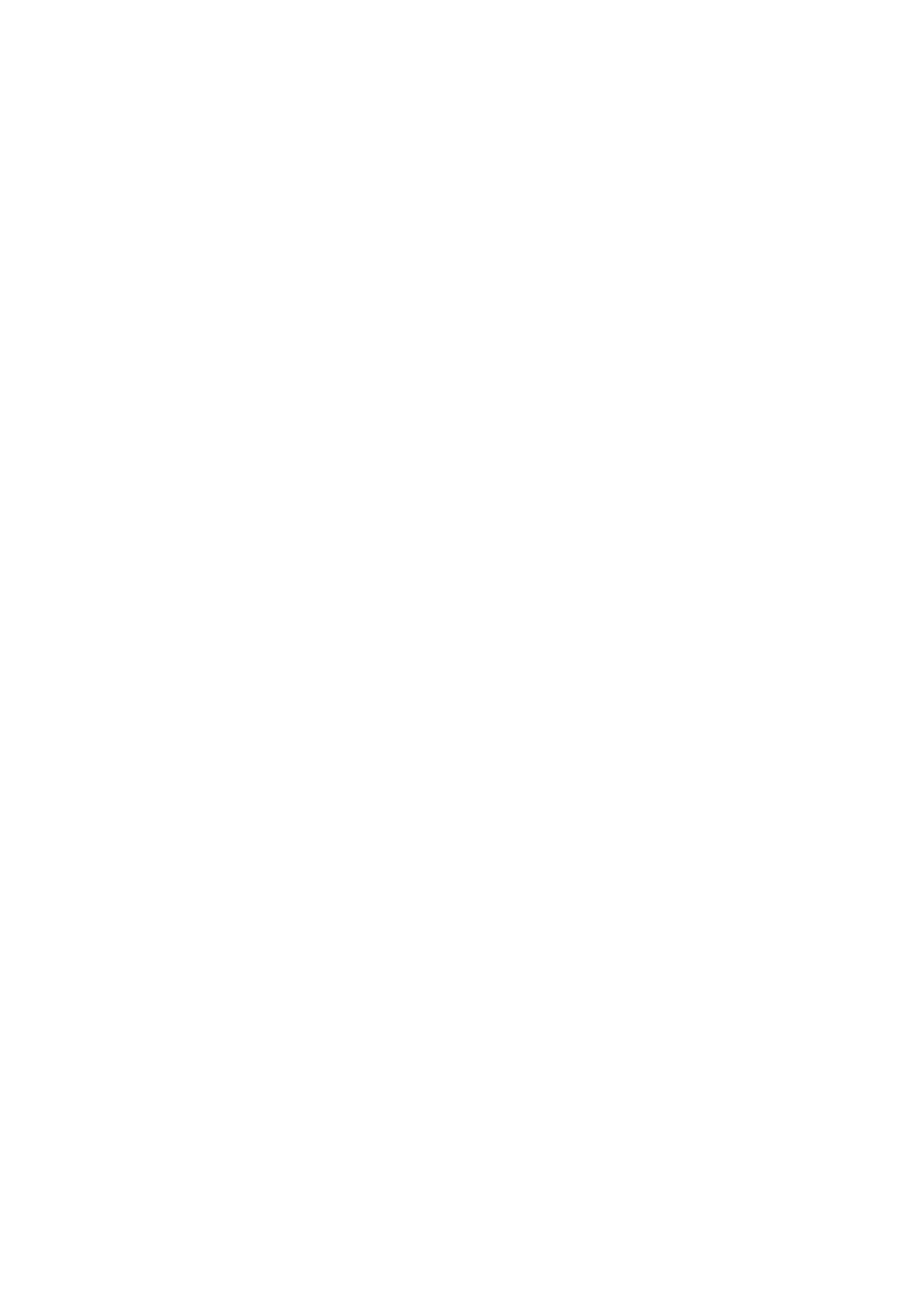#### **PREFACE**

The South Centre, with funding support from UNDP TCDC Unit, has established a pilot project to monitor and analyse the work of WTO from the perspective of developing countries. Recognizing the limited human and financial resources available to the project, it focuses on selected issues in the WTO identified by a number of developing countries as deserving priority attention. It is hoped that the project will lead to more systematic and longer term activities by the South Centre on WTO issues.

An important objective of the project is to respond, to the extent possible within the limited resources, to the needs of developing country negotiators in the WTO for concise and timely analytical inputs on selected key issues under negotiation in that organization. The publication of analytical *cum* policy papers under the T.R.A.D.E. working paper series is an attempt to achieve this objective. These working papers will comprise brief analyses of chosen topics from the perspective of developing countries rather than exhaustive treatises on each and every aspect of the issue.

It is hoped that the T.R.A.D.E. working paper series will be found useful by developing country officials involved in WTO discussions and negotiations, in Geneva as well as in the capitals.

The text of these working papers may be reproduced without prior permission. However, clear indication of the South Centre's copyright is required.

South Centre, October 1999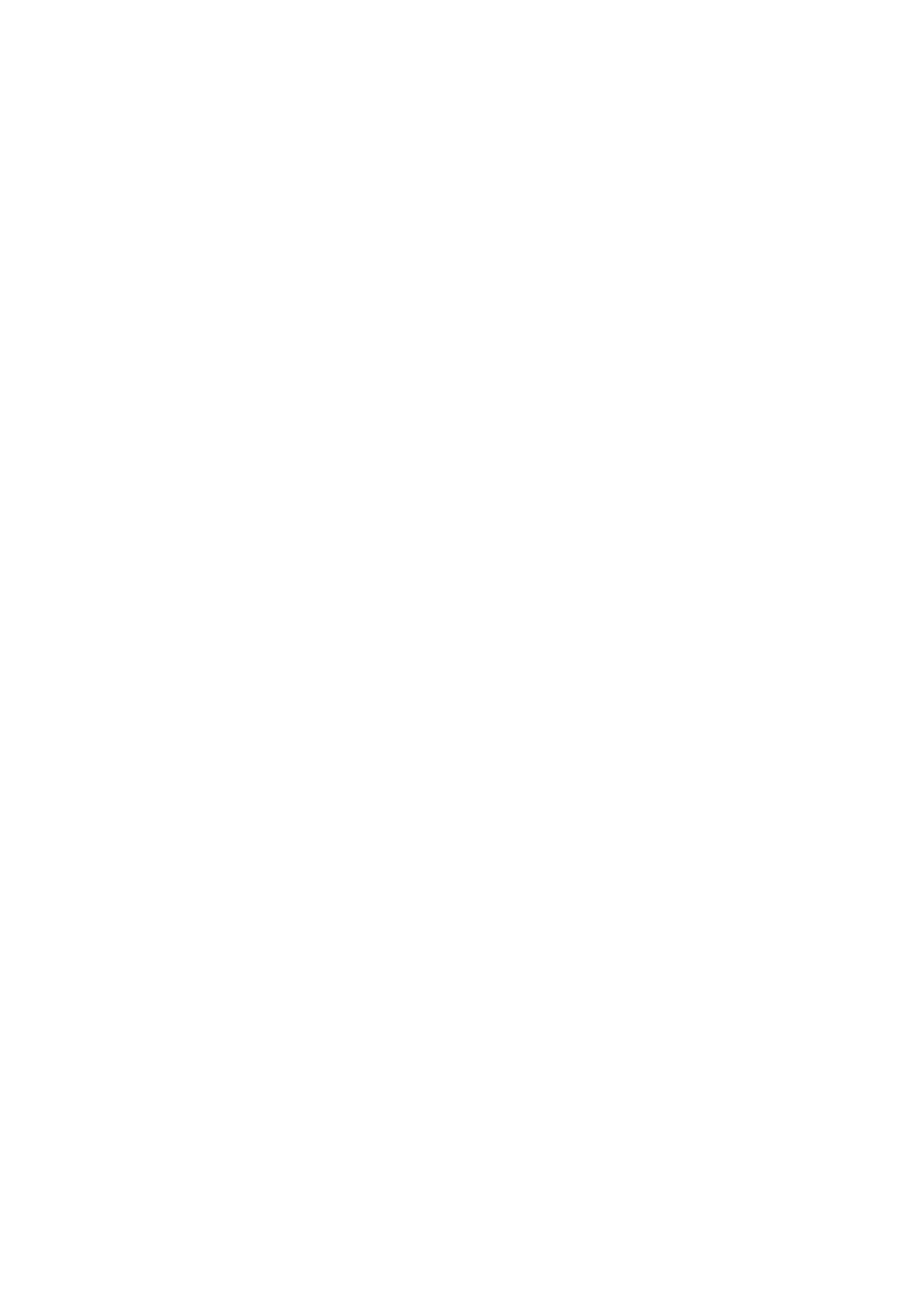## **I. INTRODUCTION**

 $\overline{a}$ 

Intellectual property law has undergone more changes in the last ten years than in the rest of this century. These changes, prompted by the adoption of the Uruguay Round Agreement on Trade-Related Aspects of Intellectual Property Rights (TRIPs) in 1994, have led to an expansion of intellectual property rights into new fields and to a significant strengthening of the title-holder's legal position.<sup>1</sup>

The extension of intellectual property rights, especially in the patent field, and the enhanced powers conferred on title-holders, have raised concerns in developing countries about the extent to which the essentially commercial interests protected by intellectual property rights may be given primacy over other of society's interests, such as those relating to public health and consumer protection.

While developing countries have been obliged to adopt massive changes in their intellectual property systems, little consideration has been given to the imbalances that the adoption of higher standards of protection -- essentially modeled on those in force in developed countries -- may create in those countries. For instance, little attention has been paid to the fact that the strengthening of intellectual property rights has taken place in the developed countries in the context of legal systems with a solid tradition in the area of competition law and consumer protection. In contrast, in most developing countries mechanisms aiming at controlling restrictive business practices or the misuse of intellectual property rights are weak or non existent. Similarly, developing countries are generally unprepared or unable to neutralize the impact that price increases resulting from the establishment or reinforcement of intellectual property rights may have on access to protected products, particularly by the low income population.

In this context, the possible use of compulsory licenses as one of the tools to mitigate the impact of exclusive rights is receiving growing attention. In particular, the dramatic situation reported in some countries where costly drugs are not affordable for a great part of the population,<sup>2</sup> and the opposition by the US government to compulsory licenses,<sup>3</sup> has revived the debate about the use of such licenses to attain public interest objectives.

In view of the forthcoming review of the implementation of the TRIPS Agreement, and of a possible revision of its provisions in future WTO negotiations, it seems important that information is available to developing countries on the ways in which compulsory

<sup>&</sup>lt;sup>1</sup> See, *The TRIPs Agreement: A Guide for the South. The Uruguay Round Agreement on Trade-Related Intellectual Property Rights*, South Centre, November 1997, Geneva, Switzerland.

<sup>2</sup> A provision relating to the US foreign-aid bill has blocked assistance to South Africa due to the clauses in South African legislation which provide for parallel importatation and compulsory licenses of medicines. It is estimated that around 3.2 millon South Africans are HIV positive and AIDS drugs are sold at prices which are unaffordable for most of the population (see htpp://www.cptech.org).

<sup>3</sup> The United States, for instance, signed bilateral agreements with Sri Lanka and Albania which limit the grounds for granting compulsory licenses. A large number of developing countries has been listed by the US Trade Representative (USTR) in 1999 as possible targets for retaliation due to, among other reasons, the provisions on compulsory licenses in their national laws or draft laws (see USTR Press Release, April 30, 1999).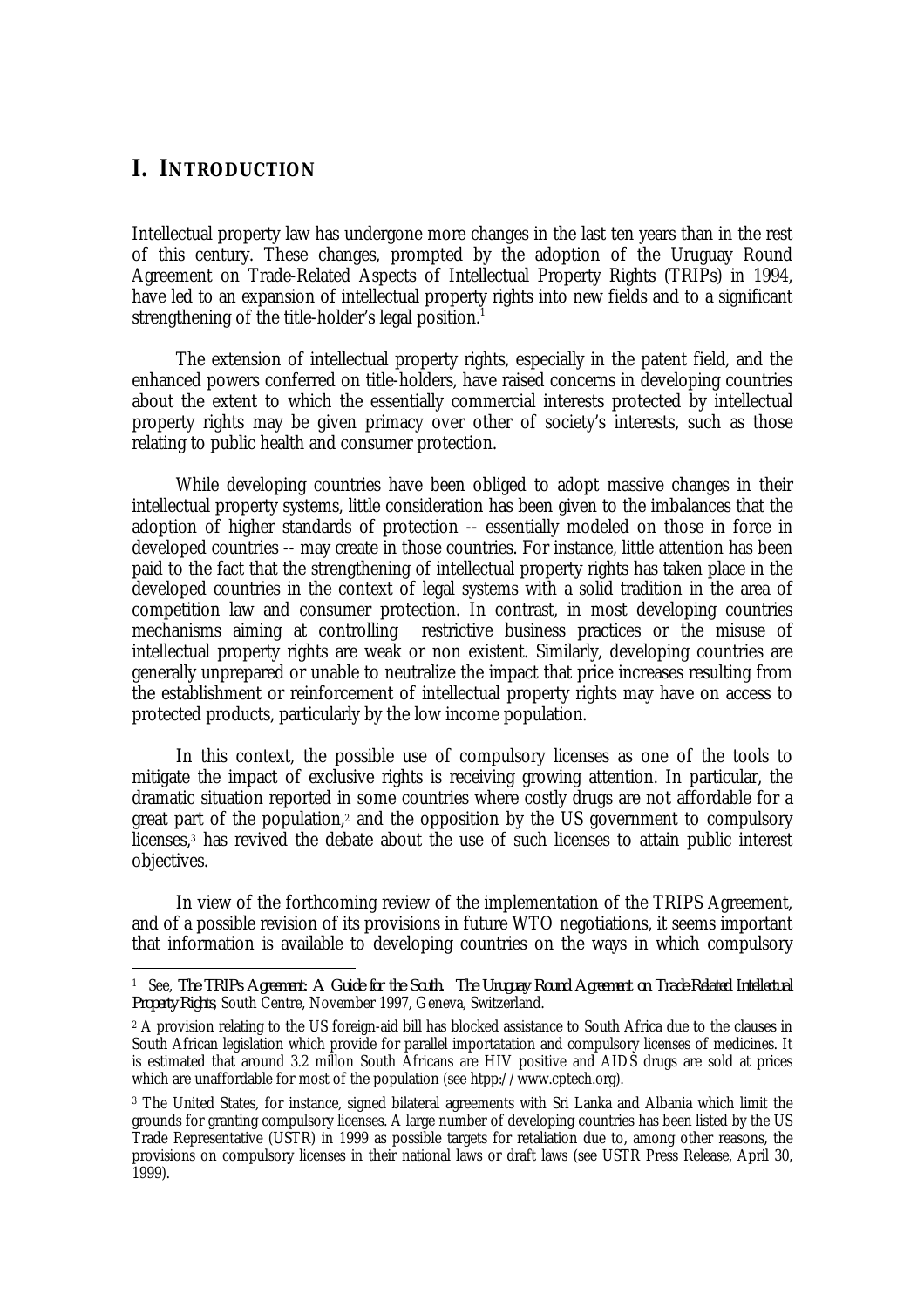licenses have been provided for and used in developed and developing countries. Such information, as presented below, indicates the importance of retaining, and possibly expanding, the flexibility to design a compulsory licensing system that fits national needs and objectives.

The purpose of this paper is to provide concrete examples on how compulsory licenses have been provided for in national laws and, in particular, to illustrate the grounds and conditions on which such licenses have been granted in specific instances. The emphasis of the paper is not on the general principles relevant to the matter, but on the ways in which compulsory licenses have been actually provided for or used in order to satisfy diverse public interests. Many of the decisions pertaining to the granting of compulsory licenses in the developed countries may be useful in indicating the options available to developing countries wishing to have adequate legislation at the national level on this matter.<sup>4</sup> The decisions referred to also make it clear that compulsory licensing is firmly rooted in the legal systems of developed countries, including those that seem to oppose that concept in international fora.

Though the application of compulsory licensing in a number of different areas of intellectual property is addressed, this paper focuses mainly on its application in the field of patents. The paper first gives a brief background history of compulsory licensing, including the origin and diffusion of the concept in different areas of intellectual property rights. This is followed by an analysis of the concept of compulsory licenses and of its regulation under the TRIPs Agreement. Based on comparative law and jurisprudence,5 the grounds for granting compulsory licenses are then reviewed, including examples of decisions taken in particular cases. Finally, the paper discusses available evidence on the extent to which the compulsory licensing system has been effective in achieving its intended aims in different countries.

 $\overline{a}$ 4 For a more detailed analysis on the scope for implementing compulsory licensing at the national level, see Correa and Yusuf, 1998, and Correa 1999, forthcoming.

<sup>&</sup>lt;sup>5</sup> There is no intention, however, to cover national laws exhaustively. Only illustrative provisions are mentioned.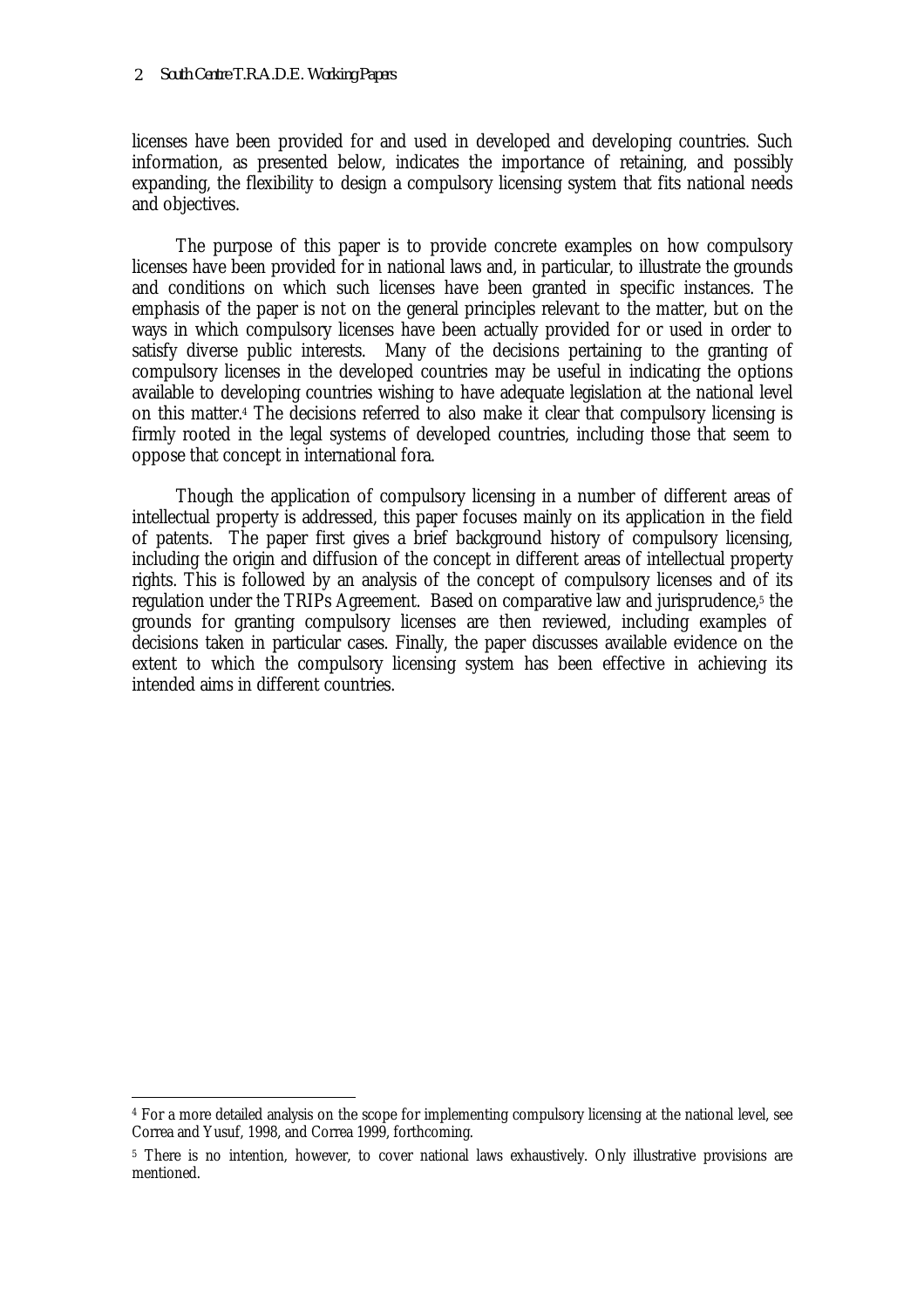## **II. ORIGINS AND DIFFUSION OF THE CONCEPT OF COMPULSORY LICENCES**

A "compulsory license"<sup>6</sup> is an authorization given by a national authority to a person, without or against the consent of the title-holder, for the exploitation of a subject matter protected by a patent or other intellectual property rights. In some cases, particularly in the area of copyright and neighbouring rights, "statutory licenses" are established. These are licenses *ex lege* that may be enjoyed by anyone without being specifically authorized, generally against the payment of compensation to the title-holder.

## **II.1 Compulsory licenses for patents**

The birth of the concept of compulsory licenses is linked to the obligation, introduced by the UK Statute of Monopolies in 1623 and recognized in many national patent laws during the XIX century, to work locally<sup>7</sup> a patented invention. Some laws, such as the French law, imposed the forfeiture of a patent in the case of non-working. The granting of compulsory licenses appeared as a means to mitigate that drastic measure of direct forfeiture. A system of compulsory licenses was adopted in the UK under the Patent Act of 1883 for cases in which the patent was not being worked in the UK, the reasonable requirements of the public were not satisfied, or any person was prevented from working or using an invention (section 22). This provision had a great influence on patent laws subsequently adopted in UK and in other countries, as well as in the development of the International Convention for the Protection of Industrial Property (Paris Convention).

The negotiation of the Paris Convention reflected the conflicting views that the issue of local working and compulsory licenses generated at the end of the century. The Conference of 1883, that adopted the said Convention, accepted the "working obligation", despite opposition from the United States and other countries. After a turbulent process of negotiation, the Conference held at the Hague in 1925 adopted compulsory licensing as the main means to ensure the exploitation of a patent. The forfeiture of the patent would only apply where a compulsory license proved to be ineffective as a means of addressing the non-working of a patent (article 5A), that is, forfeiture became a subsidiary measure only applicable if a compulsory license had failed to remedy non-exploitation.

The Paris Convention, which applies to patents on inventions, utility models, industrial designs, trademarks and trade-names, recognizes the right of member countries to establish compulsory licenses but with certain limitations under the Convention:

1. Member states may (but are not obliged to) provide for the grant of compulsory licenses to prevent abuses of the exclusive rights conferred by the patent, for example for failure to work.

 $\overline{a}$ 6 Often called also "non-voluntary license". The TRIPs Agreement refers to it as "Other use without the authorization of the right holder" (Article 31).

<sup>7</sup> "Local working" means the industrial use of the invention in the country of registration of the patent.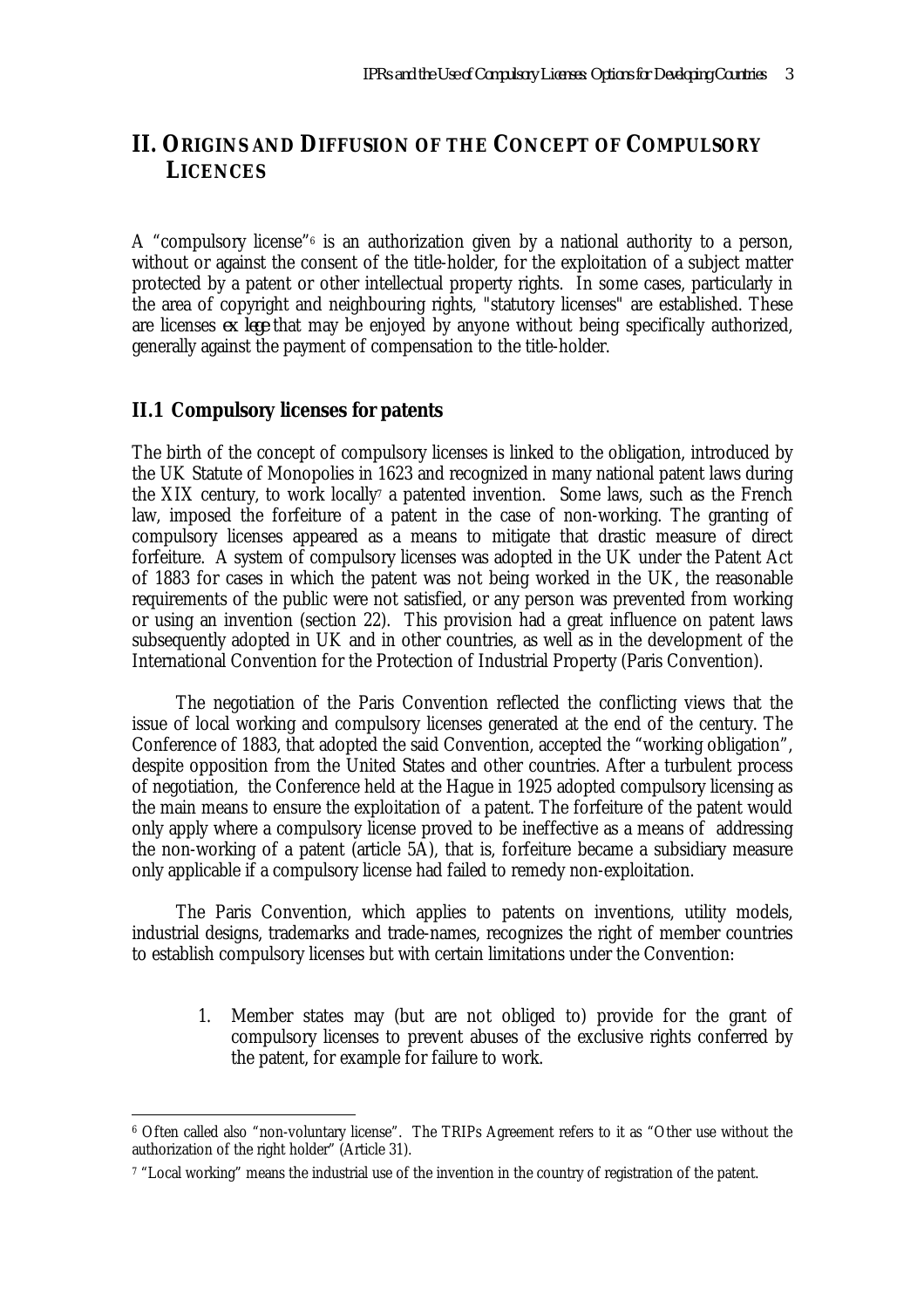- 2. Forfeiture of the patent will not be provided for except where the grant of compulsory licenses is not sufficient to prevent abuses. Forfeiture or revocation of a patent will not be instituted before the expiration of three years from the grant of the first compulsory license.
- 3. A compulsory license may not be applied for on the ground of failure to work or insufficient working before the expiration of four years from the date of application for the patent, or three years from the date of the grant of the patent whichever period expires last. It shall be refused if the patentee justifies his/her inaction by "legitimate reasons".<sup>8</sup>
- 4. A compulsory license shall be non-exclusive and shall not be transferable even in the form of the grant of a sub-license except with that part of the enterprise or goodwill which exploits such license.<sup>9</sup>

The provision of compulsory licenses became a typical feature in patent laws worldwide. At the beginning of the 1990s around one hundred countries recognized such licenses. The process of diffusion of compulsory licenses in national laws took place in parallel to the broadening of the grounds under which such licenses may be granted. If, as mentioned, they were originally related to the lack of working, they were gradually extended to other situations, such as public interest, government use and anti-competitive behaviour. Moreover, in some countries (such as the United Kingdom and Canada), compulsory licenses were specifically provided for certain products, such as food, medicines and surgical or curative devices. <sup>10</sup>

## **II.2 Statutory licenses for copyrights**

Further, the concept of compulsory licenses extended from the field of patent to another area of intellectual property rights, namely copyright. In this latter area, "statutory licenses" are often established to permit third parties to use a copyrighted work in exchange for a fee, which is fixed either in the legislation itself or by a public or private agency authorized to fix, collect and distribute license fees. The exclusive rights are replaced in these cases (such as photocopying, lending of books, recording of phonograms or videograms) by a "remuneration right", due to the fact that the author cannot individually assert his/her rights "since it is not possible to monitor mass use, even by collecting societies which operate with lump sum rates." (Beier, 1999, p. 257.)

The Berne Convention provides for statutory compulsory licensing under certain circumstances. This is the case of performers' rights regarding the transmission of their works via radio, telephone or other equivalent apparatus. Under Article 80 of the Berne Convention performers do not have an exclusive right to forbid these forms of exploitation but they are entitled to equitable compensation for such uses. A similar right

 $\overline{a}$ 8 The determination of what constitutes "legitimate reasons" is to be made by the competent national authority.

<sup>9</sup> This means that the non-exclusive licensee can not transfer his/her license to a third party, who would need to seek authorization from the competent authority for such transfer.

<sup>10</sup> See, for instance, the UK Patents Act of 1949.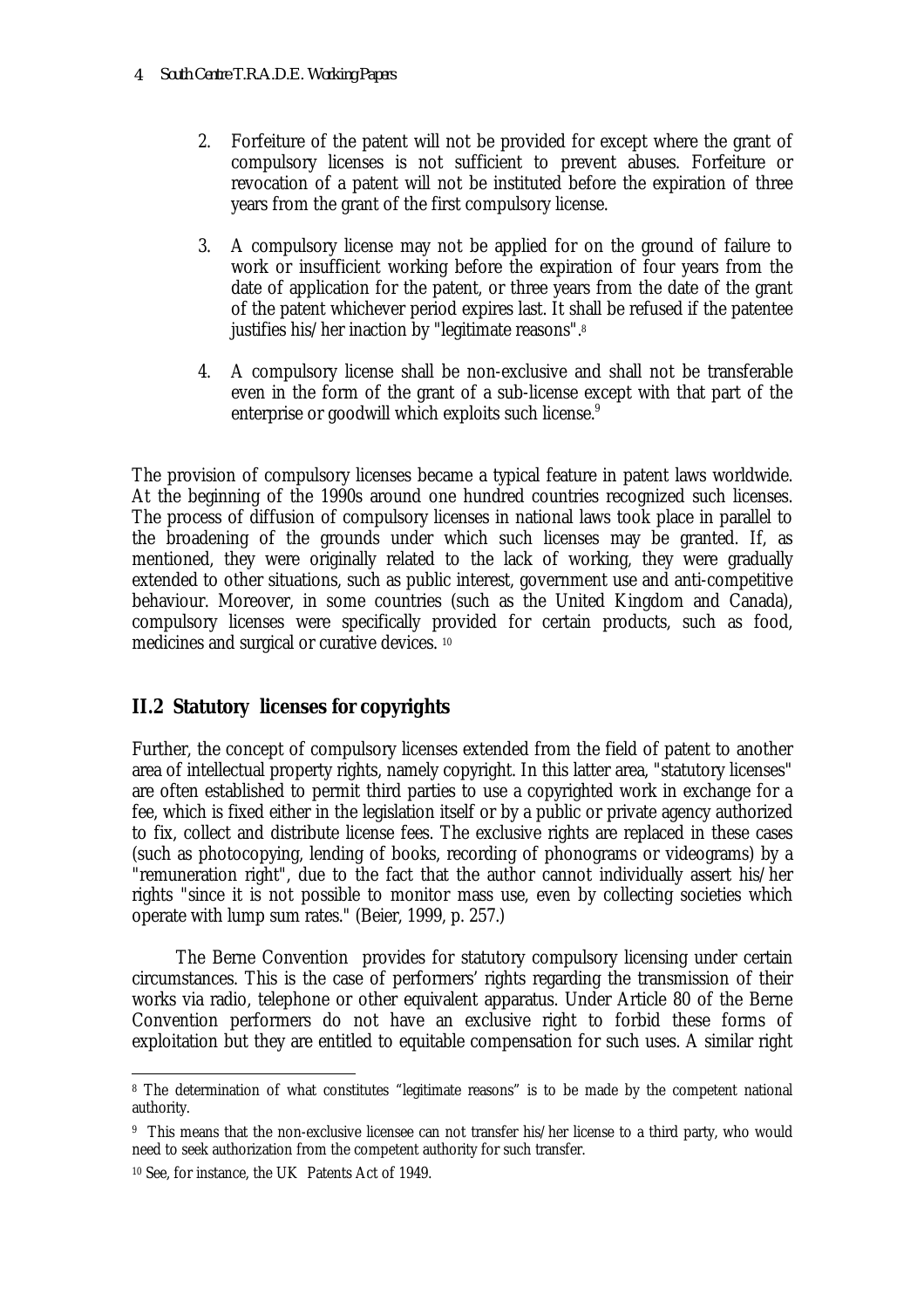is granted to the phonogram producer for the broadcast of his/her records by radio, cinema, television and in public premises (Article 73). In addition, in accordance with article 13 of the Convention, member countries may impose reservations on the exclusive right granted to the author of a musical work or to the author of the words which go with such musical work, where the latter has already been authorized so that third parties can produce those works. However, such reservations can only apply in the countries where the member country has legislation covering it, and must also not be prejudicial to the rights of the author to obtain compensation.

At the national level, an example of statutory licenses is provided by licenses for the recording of musical works in the United States. The US Copyright Act includes statutory provisions for compulsory licensing on non-dramatic musical compositions for reproduction in phonorecords (i.e. records, tapes and compact discs) under certain circumstances. The compulsory license applies only after the copyright owner has granted the first license for distribution of phonorecords containing his/her musical composition. Once such authorized distribution has been made, any other person may obtain a compulsory license to make and distribute phonorecords of the work, if the primary purpose of such distribution to the public is for private use. This gives the songwriter the right to choose the first recording artist to record the song, but precludes him/her from barring other singers from recording the song, as long as they pay the prescribed royalty (Scott, 1988, pp. 319-325 ).

In the United Kingdom a statutory license was introduced in 1995 when the copyright term of protection was extended from fifty years to seventy years after the author's death. Statutory licenses apply, in certain circumstances, for works for which protection had already expired but which was revived by virtue of a later law (Latham, 1996, p. 25).<sup>11</sup>

## **II.3 Compulsory licenses in other areas**

 $\overline{a}$ 

Design protection law has also been influenced by compulsory licenses. A very clear example is the introduction of "licenses of right" into the UK Copyright, Patent and Design Act 1988 for registered designs in certain circumstances, and for all unregistered designs. Licenses of right can be obtained during the last five years of the design right term; therefore, the design right owner has an exclusive claim to the design only for five years after his/her initial exploitation of the protected design (MacQueen, 1995, p. 80). Several licenses have been granted under the provisions of the UK law (Barron, 1999).

The European Commission proposed that the Directive on design rights should include compulsory licenses so as to permit the use of a design for the repair of a product, provided that the public is informed as to the origin of the product and the holder of the design was informed about the intended use and offered a fair and reasonable remuneration (Latham, 1996, p. 26). This proposal has followed the prevailing view on the need to exempt spare parts from the scope of design rights, as stated in British Leyland v. Armstrong (1986). The UK House of Lords in this case held that the owner

<sup>11</sup> In the USA, the House of Representatives voted in April 1999 a bill (HR 1554) to extend for five years the compulsory license for satellite carriers to retransmit superstations and distant signals and to reduce fees payable by subscribers. Thus, broadcasts would be made widely available to satellite television viewers.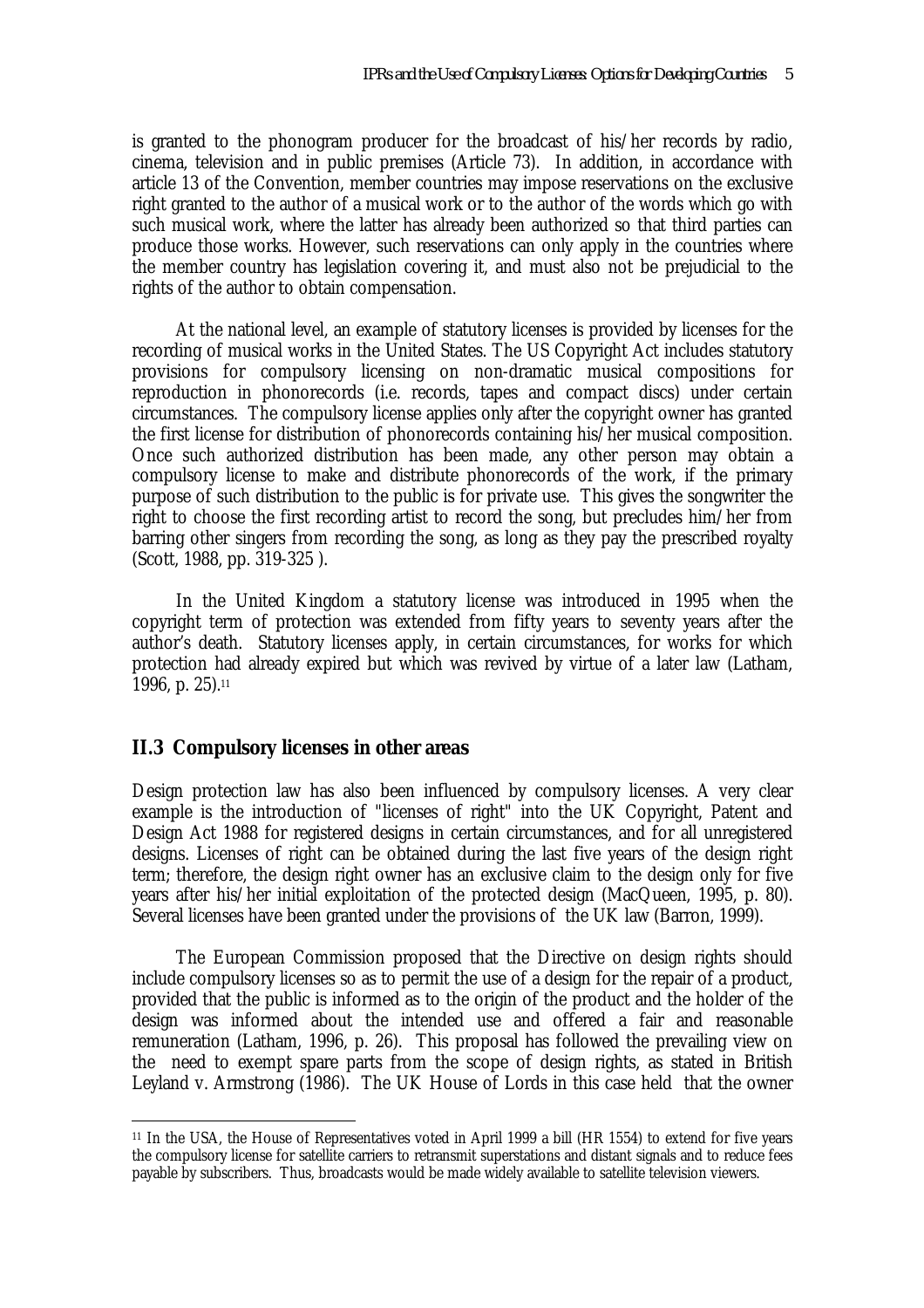of copyrights on parts for a motor vehicle could not enforce such copyright against manufacturers of spare parts "as this would in practice prevent the owner of a car from being able to exercise his right to repair if such spare parts were not freely available from competing sources" (Field, 1993/1994, p. 47).<sup>12</sup>

Compulsory licenses have also been granted, in exceptional cases, in relation to trademarks. In the United States, the Federal Trade Commission (FTC) proposed, in the case FTC v. Cereal Companies, the creation of five completely new companies and required the major existing firms (Kellogg, General Mills and General Food) to license their trademarks. In FTC v. Borden Company, the FTC found market dominance in the lemon juice market and the judge decided to compulsorily license the "Realemon" trademark (Goldstein, 1977, p. 124).

Finally, in some cases know-how and other information have been subject to a compulsory license in association with or independently of the compulsory licensing of patents. For instance, on 6 July 1994, the US Federal Trade Commission (FTC) required Dow Chemical to license to a potential entrant intangible dicyclomine assets, including "all formulations, patents, trade secrets, technology, know-how, specifications, designs, drawings, processes, quality control data, research materials, technical information, management information systems, software, the Drug Master File, and all information relating to the United States Food and Drug Administration Approvals" that are not part of the acquired company's physical facilities or other tangible assets. Moreover, during a transition period, while the new entrant sought Food and Drug Administration (FDA) approvals of its own, the FTC required Dow to manufacture and deliver dicyclomine tablets and capsules to the new entrant at a price that did not exceed 48 per cent of the average wholesale price of the acquired company's dicyclomine tablets as of 2 July 1993.

In another case (FTC v. Xerox Corporation), a Consent Decree was issued in the United States according to which the patent and know-how barriers to competition developed by Xerox were eliminated by requiring Xerox to license some of its patents free of royalty, and the rest at low royalties, and to offer all of its office copier know-how royalty-free to US patent licensees. The Silicon Graphics case (1995) involved a compulsory license of technical information, including software applications programming interface (API) information, as part of a settlement of FTC concerns regarding the anticompetitive impact of the acquisition of software companies Alias and Wavefront.

- Additional protection of body-panels through an independent right aims only at doubling exclusive rights, without additional justification as to further creative effort;
- Through design protection of spare parts, car producers manage to extend their market power to a derivative market and to restrict or avoid competition in this market; thus design protection of body-panels has to be denied (Latham and Geissmar, 1995, p. 10).

 $\overline{a}$ 12 The Court of Appeal of Turin (18 January 1993) decided that registered design protection of car bodypanels has to be denied because of its anti-competitive effects. The arguments relied upon were the following:

<sup>•</sup> The creative efforts of car designers are entirely rewarded with the grant of an exclusive right on the whole body design;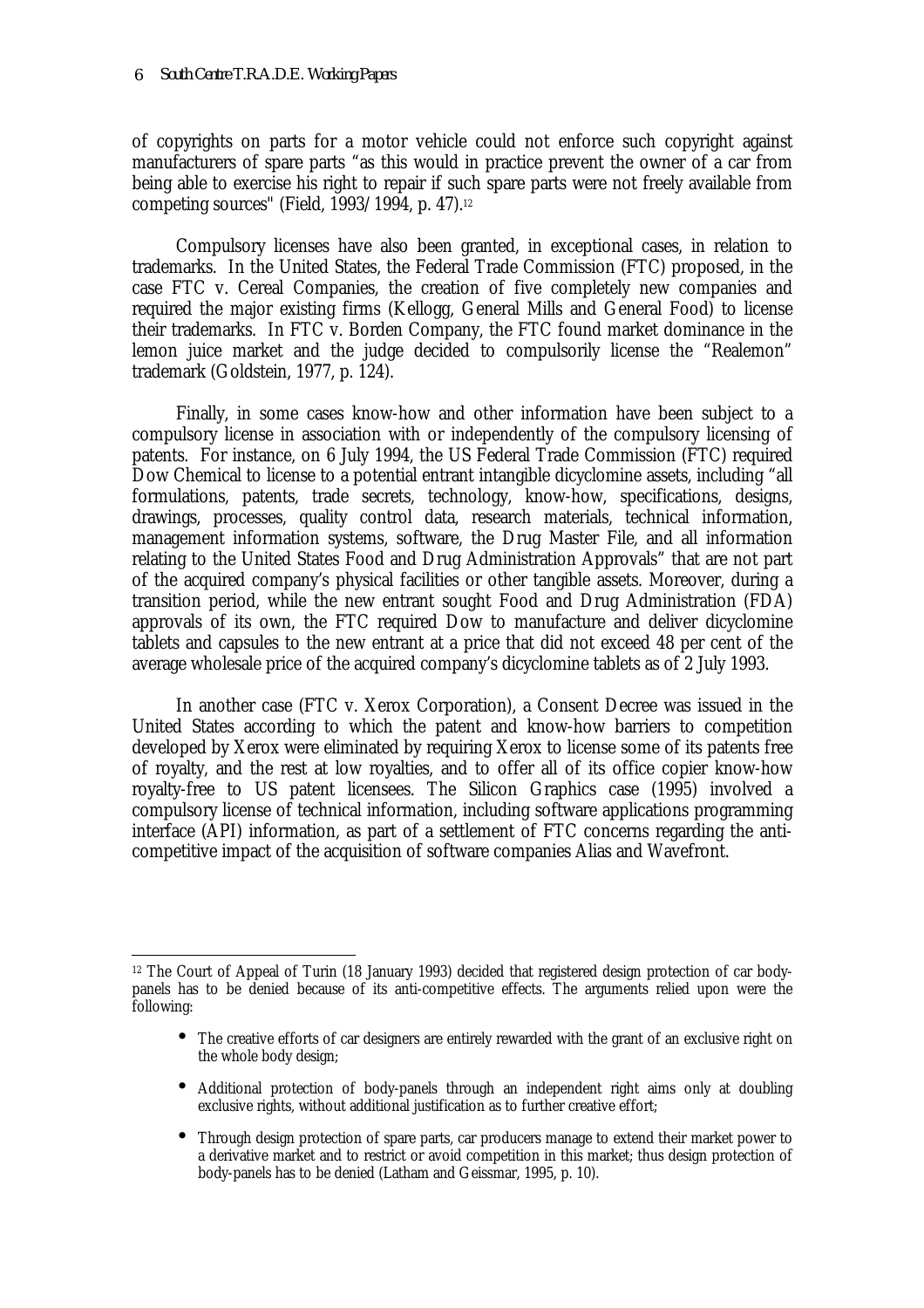## **III. LIMITATIONS TO EXCLUSIVE RIGHTS GRANTED UNDER PATENTS**

Inherent to patent rights is the granting of exclusive rights to the patent holder. These give him/her the power to prevent third parties from using, producing or commercializing the protected invention. It is this *ius prohibendi* which provides the basis for the patent holder to obtain a monopolistic rent while the patent is in force.

#### **III.1 Exceptions to exclusive rights and compulsory licenses**

Patent rights, however, are not absolute. National laws have traditionally identified certain situations in which patents are not to be granted. Many countries, for instance, excluded pharmaceutical products from patentability,13 a practice that is bound to change with the entry into force of the TRIPs Agreement. Though the TRIPs Agreement has limited the freedom of states to define non-patentable items, WTO Members can exclude from patentability plants and animals, therapeutical, surgical and diagnostic methods, as well as inventions which are contrary to morality or *ordre public.*

A typical feature in most patent laws has also been to provide for exceptions to exclusive rights, by specifying categories of acts relating to the patented invention that third parties are allowed to undertake without the authorization of the patent holder. Such acts generally include, for instance, the use of the invention for private purposes, for teaching and for scientific research. In many countries experimentation for commercial purposes is also allowed. In the case of pharmaceutical patents, some countries specifically permit the initiation of procedures for the registration of a medicine by a third party before the expiry date of the respective patents, so as to speed up the commercialization of a generic product after that date.<sup>14</sup>

The exceptions to exclusive rights operate automatically, that is, there is no need to request authorization from the patent holder or from a court or other authority to use the invention in the form provided for under the exception. In addition, any third party can benefit from an exception at any time during the lifetime of a patent, and the use is not subject to any compensation.

Compulsory licenses also limit the exercise of the patent rights, but they do not work in the same way as exceptions. A compulsory license allows the use of an invention but only by the person that has been so permitted by an authority (court or administration) after determination that certain requirements established by the law are met.

 $\overline{a}$ 

<sup>13</sup> At the beginning of the Uruguay Round in 1986, around 50 countries did not recognize product patents for pharmaceuticals.

<sup>&</sup>lt;sup>14</sup> This exception is usually known as "early working" or the "Bolar exception". It was first introduced by US law in 1984. See Correa, 1999 (forthcoming).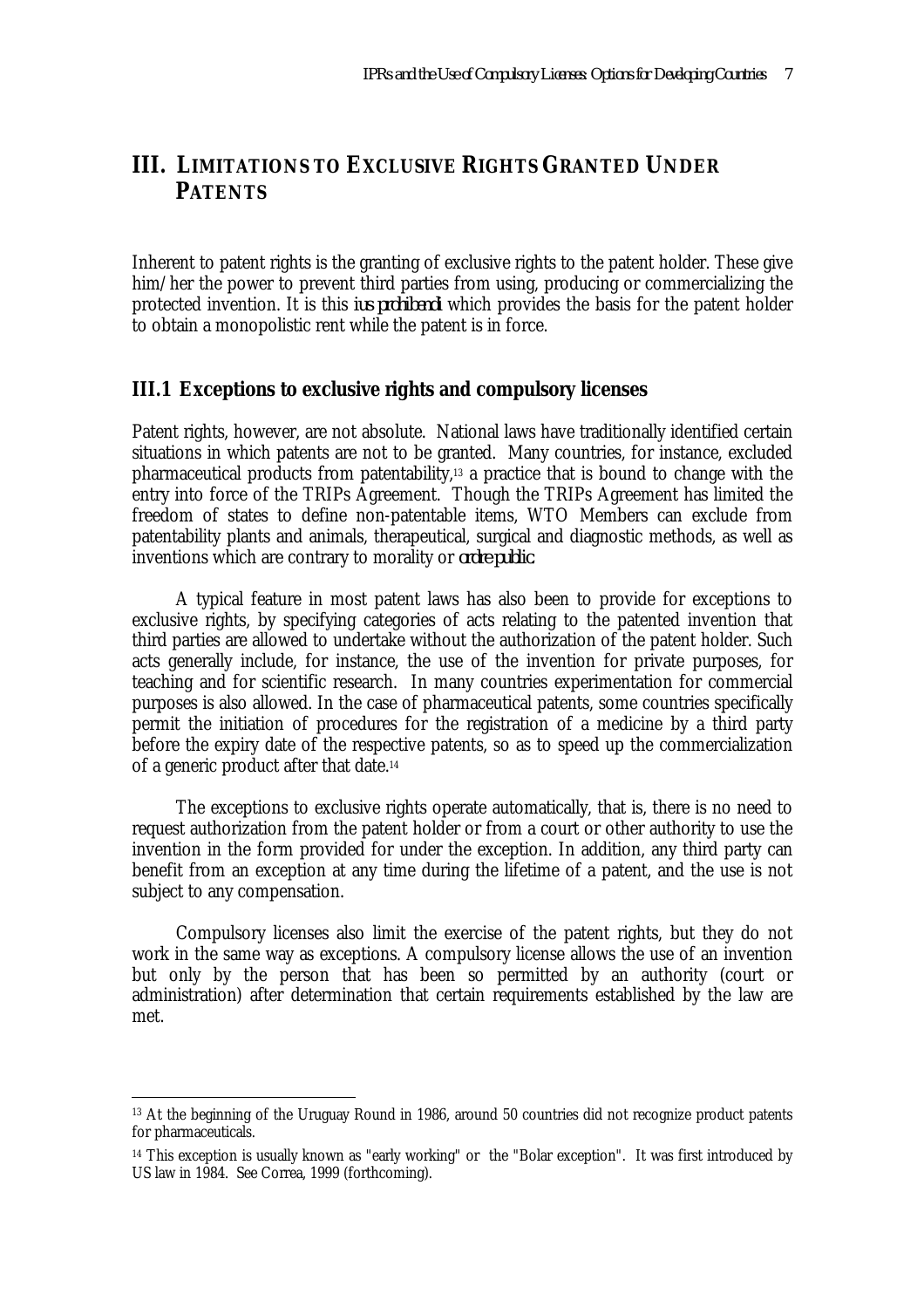Both the request for a compulsory license and its use may be subject to time restrictions, and to the payment of compensation to the patent holder as well.

While the circumstances that may justify an exception are rather limited,<sup>15</sup> compulsory licenses may be granted on a great variety of grounds, subject to certain conditions and requirements. These latter include conditions relating to the applicant of a compulsory license and to the modalities of its use. Thus, compulsory licenses are generally non-exclusive16 and subject to the granting of compensation for the patent owner.

## **III.2 Compulsory licenses under the TRIPs Agreement**

WTO Member countries may provide for different forms of compulsory licenses in respect of patents which are explicitly authorized by the TRIPs Agreement (article 31 "Other use without the authorization of the right holder"). The TRIPs Agreement specifically refers to various grounds for the granting of compulsory licenses in that field:

- Emergency and extreme urgency;
- Anti-competitive practices;
- Public non-commercial use;
- Dependent patents.

The TRIPs Agreement does not limit the Members' right, however, to establish compulsory licenses on grounds other than those explicitly mentioned therein, for instance, in order to protect the environment (as recommended by the "Agenda 21"), or for reasons of "public interest" (as provided for by the German patent law).

While Article 31 of the TRIPs Agreement does not restrict the grounds for granting compulsory licenses, it contains a detailed set of conditions therefor, including the need to grant them on a case-by-case-basis, the requirement (in some cases) of a prior request to the patent holder on reasonable commercial terms, the non-exclusive character of the licenses, the stipulation of compensation based on the economic value of the license, and conditions for termination of the authorization. Article 31.g, in particular, imposes a serious burden on the compulsory licensing system, as it opens up the possibility that a compulsory license be terminated as soon as the circumstances which led to its granting have ceased to exist. If literally applied, this condition would discourage applications for compulsory licenses, since the licensee may be exposed to the revocation of his/her right at any time. Moreover, the more efficient he/she is under the license, the greater the chance of sooner loosing the right to use the invention.<sup>17</sup>

The only case in which the Agreement does restrict the freedom to determine the grounds for compulsory licenses relates to "semi-conductor technology", which can only be

 $\overline{a}$ <sup>15</sup> See article 30 of the TRIPs Agreement.

<sup>&</sup>lt;sup>16</sup> "Non-exclusive" means that compulsory licenses may be granted to several third parties, none of which will enjoy an exclusive right to use the invention. Developing countries sought unsuccessfully during the early 1980s to be allowed the granting of exclusive compulsory licenses, in the framework of an unconcluded revision of the Paris Convention.

<sup>17</sup> See Correa and Yusuf, 1998, pp. 208-216.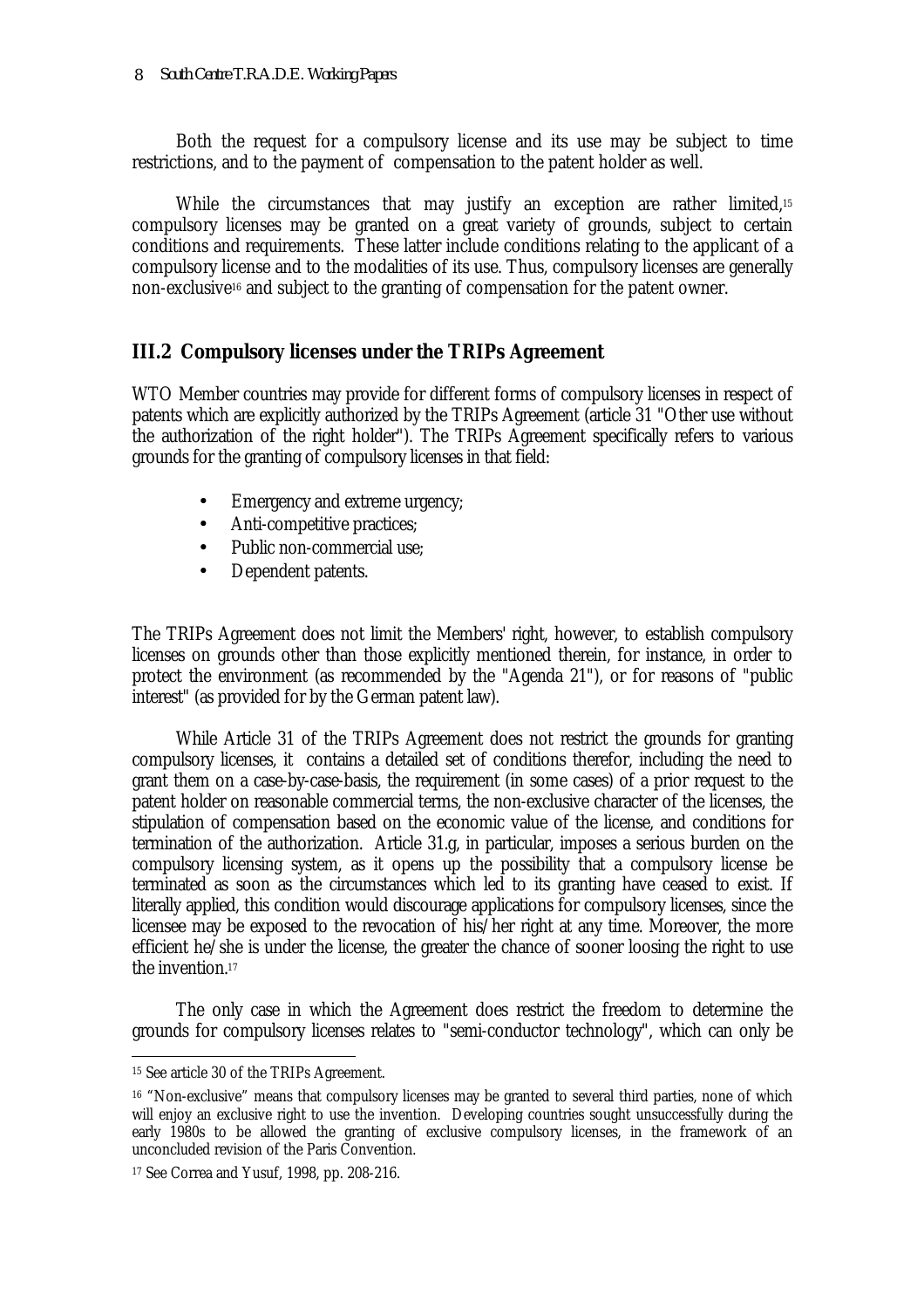subject to compulsory licenses for public non-commercial use and to remedy anti-competitive practices.

It should be noted that in some cases, for instance, emergency and public noncommercial use, there is no need to previously request a voluntary license, as required by Article 31.b of the Agreement. Moreover, in the case of public non-commercial use the patent holder may be informed after the use of the invention has taken place, as soon as it is reasonably practicable (Article 31.b). The licenses to remedy anti-competitive practices are subject to special treatment with regard to the remuneration to be paid to the patent-holder. Article 31.k may be interpreted by national authorities as allowing for a reduced remuneration or even for a "royalty-free" license.<sup>18</sup>

The TRIPs Agreement does not prevent the granting of compulsory licenses in cases of lack of or insufficient working. However, Article 27.1 of the Agreement stipulates that "patent rights shall be enjoyable without discrimination ... whether the products are imported or locally produced". The interpretation of this clause is debatable. Though Article 27.1 has been understood as prohibiting national laws from imposing an obligation to execute locally a patented invention, this interpretation is not unanimous.19 The Preamble of the Agreement, as well as Articles 7 and 8, make it clear that one of the objectives of the Agreement is to promote technology transfer, which may be ensured in some circumstances by means of compulsory licenses on grounds of non-working. Article 5(A)2 of the Paris Convention, as amended in Stockholm in 1967, may be construed as requiring industrial working of the patent in the country, as interpreted by Bodenhausen, former Director of the Bureau for the International Protection of Industrial Property.20 The interpretation of this article is likely to be finally settled in accordance with WTO procedures if a dispute thereon arises between WTO Members.

A possible option is to provide -- in line with Article 8.1 of the TRIPs Agreement -- for the granting of compulsory licenses in qualified cases of lack of working, for instance, when such a lack affects the commercial or industrial development in the country of sectors of vital interest.

 $\overline{a}$ 

<sup>&</sup>lt;sup>18</sup> As mentioned elsewhere, in the United States many compulsory licenses have been granted in order to remedy anti-competitive practices. In some cases, these licenses have been granted "royalty free".

<sup>&</sup>lt;sup>19</sup> Thus, the Brazilian patent law (1996) has included an obligation to exploit locally the patented inventions.

<sup>&</sup>lt;sup>20</sup> The opinion of Bodenhausen is quoted by Halewood, who also considers that compulsory licenses for industrial non-working can be deemed as permitted under article 30 (relating to exceptions) of the TRIPs Agreement (Halewood, 1997, p. 253 and 271).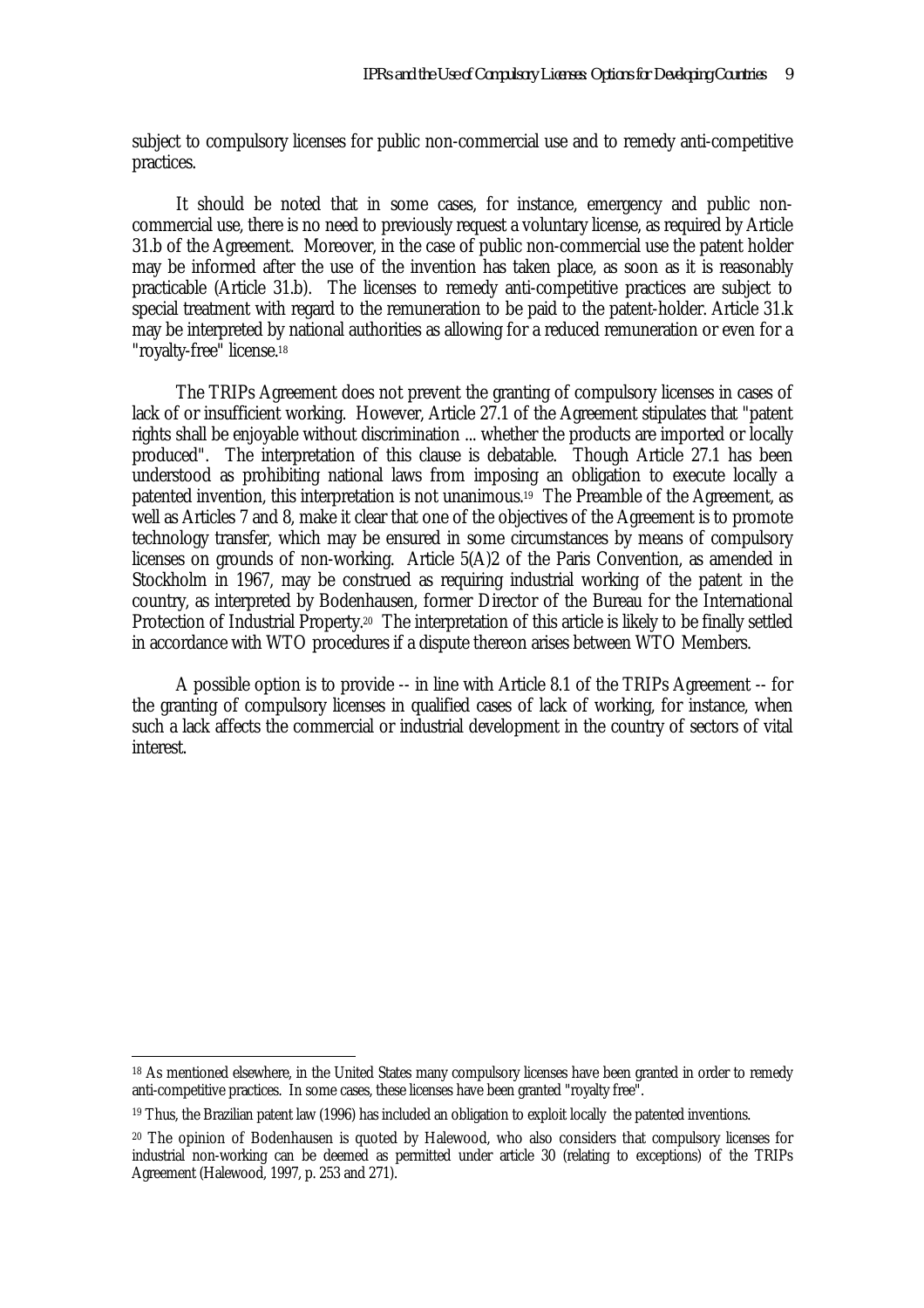## **IV. GROUNDS FOR GRANTING COMPULSORY LICENSES**

As mentioned above, compulsory licenses may be granted on diverse grounds, to be determined by national laws. The different modalities of compulsory licenses are briefly reviewed in this section. The use of such licenses in other fields of intellectual property fields are also mentioned in order to illustrate the broad use of this mechanism.

## **IV. 1 Refusal to deal**

 $\overline{a}$ 

In principle, the right of the patent owner to give or not give a license to a third party is recognized. In some jurisdictions this is considered an essential element of intellectual property rights, as stated in Berkey Photo Inc. vs. Eastman Kodak Co. (1979) in the United States,21 and in the case of Volvo AB v. Erik Veng (UK) Ltd. (1989) in Europe (Breier, 1999, p. 274).

The UK law authorizes the granting of compulsory licenses when, by reason of the conditions imposed by the patentee on the grant of a license, a market for the export of any patented product made in the United Kingdom is not being supplied, the working or efficient working of any other patented invention which makes a substantial contribution to the art is prevented, or the establishment or development of commercial or industrial activities is unfairly prejudiced (article 48(3)(d)).

Questions have also been raised recently in the United States regarding whether "the refusal to deal" (that is, the refusal to grant a license on reasonable terms) may be anticompetitive when this allows a patentee to block follow-on research, particularly if the initial patent is overly broad (McFetridge, 1998, p. 91).

An example of how a compulsory license can be based on "refusal to deal" is provided by a decision of the European Court of Justice of 6 April 1995 in the Magill case. In its judgement, the Court confirmed that Radio Telefis Eireann (RTE) and Independent Television Publications Limited (ITP), who were the only sources of basic information on programme scheduling, which is indispensable raw material for compiling a weekly television guide, could not rely on national copyright provisions to refuse to provide that information to third parties. Such a refusal, the Court held, in this case constituted the exercise of an intellectual property right beyond its specific subject matter and, thus, an abuse of a dominant position under Article 86 of the Treaty of Rome.

The court argued that RTE and ITP held a dominant position, because they were the only source in Ireland of the basic information necessary to produce weekly television programming guides and were thus in a position to reserve for themselves the secondary market for weekly television guides by excluding all competition from that market. The Court considered that, whilst refusal to grant a license in exercising an intellectual property

<sup>&</sup>lt;sup>21</sup> The failure to work or refusal to license cannot be sanctioned by the granting of a compulsory license in US antistrust law (Beier, 1999, p. 265).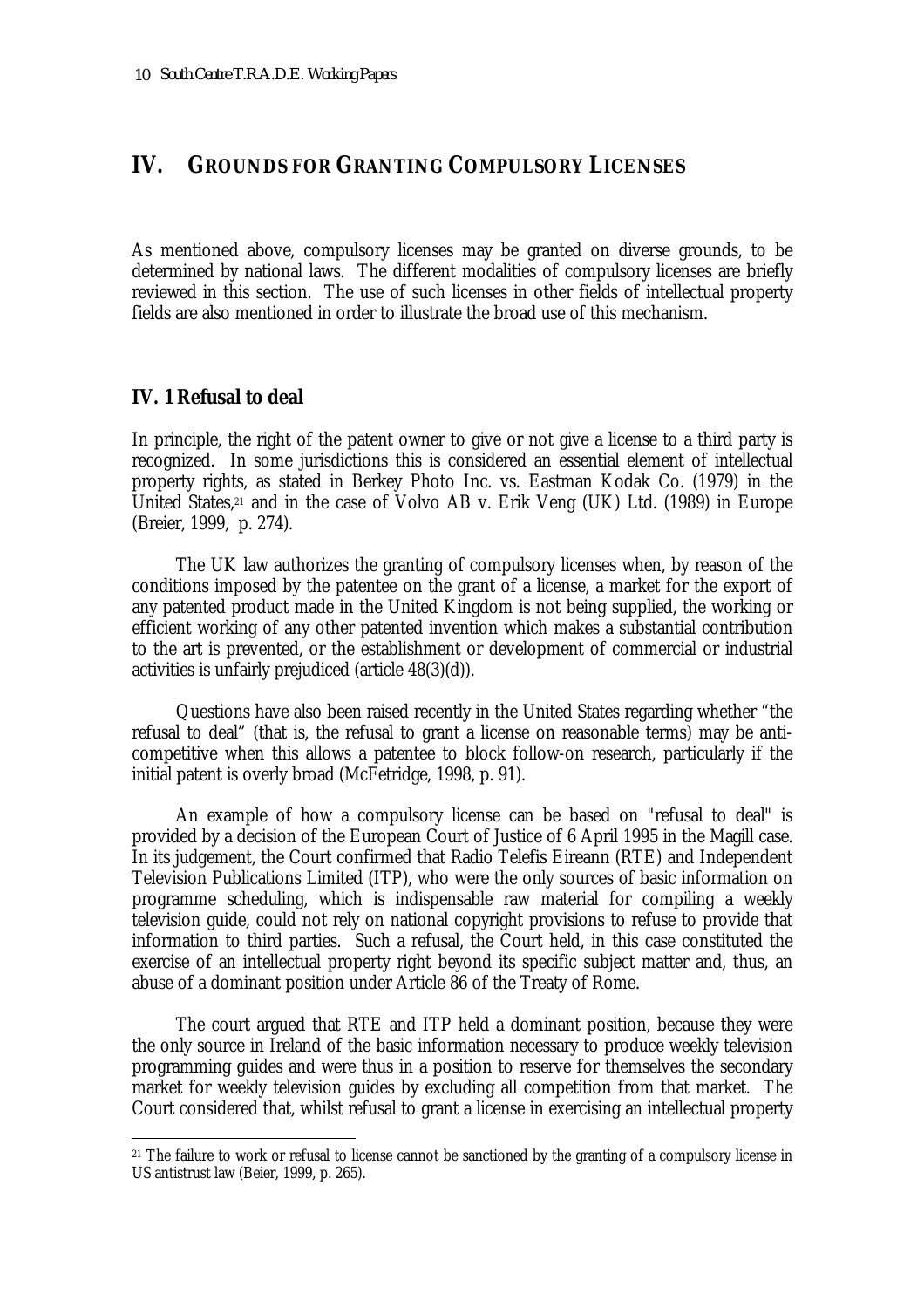right is not of itself an abuse of a dominant position, it may be an abuse where special circumstances exist. Such circumstances included the lack of an actual or potential substitute for a weekly television guide, the existence of a specific, constant and regular demand for such a guide, and the fact that the refusal to grant a license to Magill to produce such a guide prevented the appearance of a new product on the market which RTE and ITP did not offer (Latham and Geissmar, 1995, p. 9).

A decision by the Belgium courts in 1995 also imposed a compulsory license on two copyright collecting societies in favor of two cable distributors who had been refused the right to transmit by cable in Belgium programmes from the German Cable SATI. Refusing the authorization for a reasonable remuneration was deemed to be abusive (Latham, 1996, p. 25). In Australia, a compulsory license for "refusal to deal" may be granted unless the patentee can prove that it would equally refuse to license in a competitive situation (O'Bryan, 1992, p. 10).

The "refusal to deal" as a ground for granting a compulsory license has been provided in many national laws, such as the patent laws of China, Argentina and Israel.<sup>22</sup>

In the United Kingdom and in other countries that have followed the model of UK legislation, "refusal to deal" may lead to a compulsory license when an export market is not being supplied, the working of any other patented invention which makes a substantial contribution is prevented or hindered, or the establishment or development of commercial or industrial activities in the country is unfairly prejudiced (Section 48.3.d of the UK Patent Act, as revised in 1977). Similarly, in South Africa, a license can be granted in the case of the refusal to grant a license on reasonable terms, where trade or industry or agriculture or the establishment of a new trade or industry in the country is prejudiced, and it is in the public interest that a license be granted (section 56(2)(d), Patents Act No. 57 of 1978).

The hypothesis of "refusal to deal" has also been provided for in the area of breeders' rights. For instance, the law of Poland on plant varieties protection (1987) stipulates that a compulsory license may be granted when the title-holder does not offer a license allowing third parties to meet unsatisfied needs of the national economy, or makes the grant of a voluntary license subject to unfair conditions (Article 29).

## **IV.2 Non-working and inadequate supply**

As mentioned, the origin of compulsory licenses is linked to the obligation to work a patent. Following the Paris Convention, a large number of developed<sup>23</sup> and developing countries established compulsory licenses for lack of or insufficient working. In the laws of Austria, France and Japan (Fauver, 1988, p. 672), this obligation was generally understood as the *industrial* use of the invention. But in many developed countries this concept was gradually replaced by the *commercial* use of the invention. In other words, the

 $\overline{a}$ 

<sup>22</sup> See Cohn, 1997, p. 27.

<sup>&</sup>lt;sup>23</sup> A noticeable exception is the United States, where it has been held (such as in Hartford-Empire Co. vs. United States, 324 US 570, 1945) that a patent owner has no obligation to use the patent or to grant its use to others (Fauver, 1988, p. 672).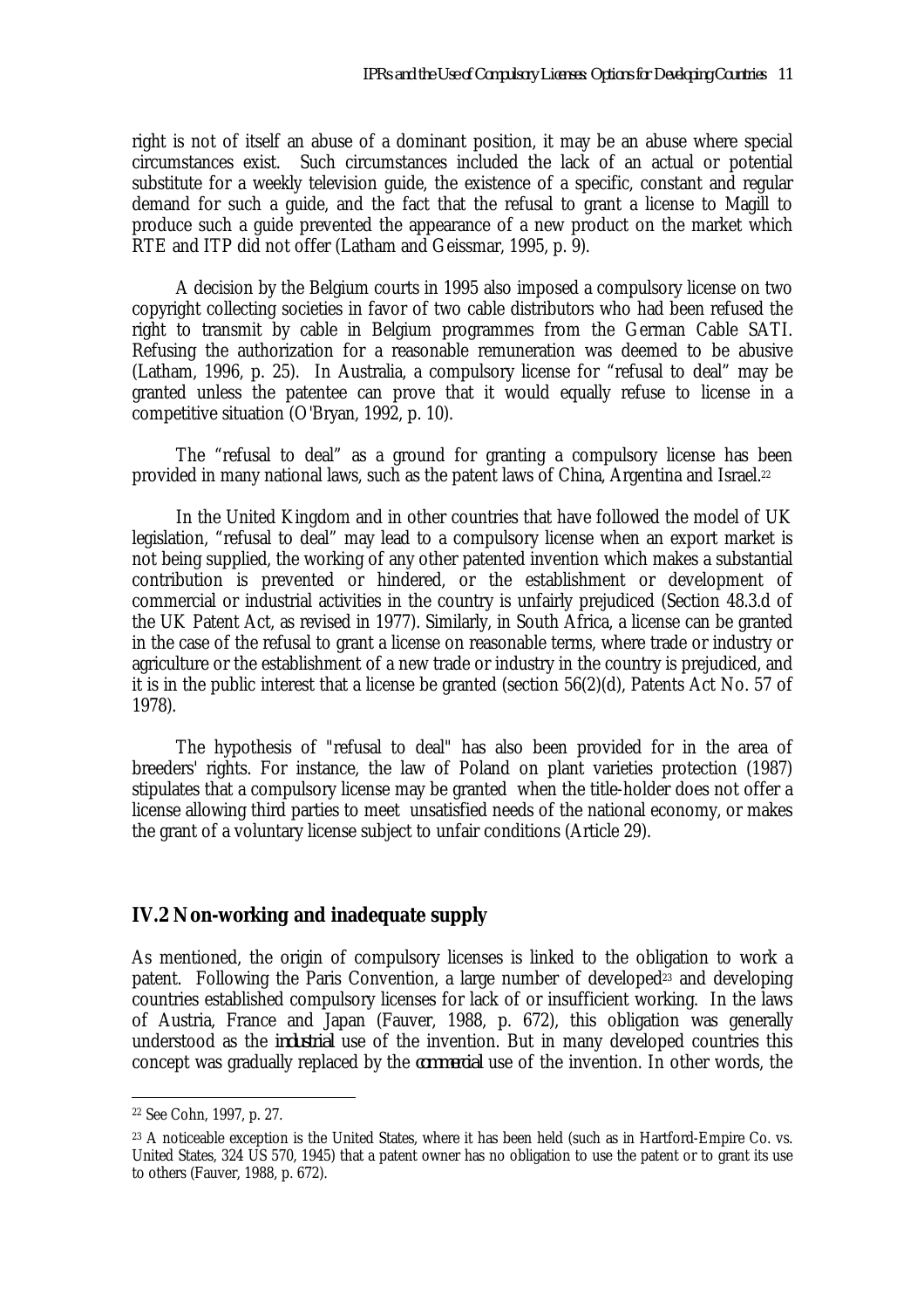obligation to work a patent could be satisfied by means of the mere importation of the protected product.

For instance, the introduction into, or the sale in the territory of, Italy of items manufactured in foreign countries was not considered by Italian law to constitute working of the invention. However, in 1992 the European Court of Justice condemned Italy and established that the working requirement was satisfied on the domestic market by imports of products manufactured in another EC member state. The Court held that if, after 3 years from the date of grant of a patent, or 4 years from the filing date of the application, the proprietor of a patent or his successor in title has not worked the patented invention, directly or through one or more licensees, by way of production in the territory of the state, or by way of importation from one of the member states of the European Community, or has worked it to an extent seriously disproportionate with the needs of the country, a compulsory license for the non-exclusive use of the invention may be granted to any person applying for it (Grippiotti, 1994, p. 40).

A similar development took place in Spain, which has changed its law to address the compulsory licensing provisions of the TRIPs Agreement. The Spanish patent law now provides that:

"the exploitation of the patented invention by means of imports coming from the practising of the invention in a member state of the World Trade Organization shall have the same effect as the practising of the invention in the national territory".

In some countries (for example, the United Kingdom), the granting of a compulsory license has been linked to the insufficiency of supply on reasonable terms, including the supply of export markets.

Compulsory licenses for inadequacy of supply have been provided for in some laws relating to the protection of design laws such as in the United Kingdom and Ireland (Beier, 1999, p. 267), despite the fact that the Paris Convention established that they shall not be subject "to any forfeiture, either by reason of failure to work or by reason of the importation of articles corresponding to those which are protected" (article 5B).

Such licenses are also found in many national laws on breeders' rights. For instance, the laws of Argentina (1973), New Zealand (1987, as amended in 1994) and Poland (1987) provided for such licenses when the supply of the cultivar is not adequate in terms of quantity, quality and/or price. Similarly, in the United States a variety may be declared of "open use" when the owner is unwilling or unable to supply the public needs for the variety at a fair price.

Finally, in the area of copyright, under the Berne Convention a compulsory nonexclusive and non-transferable license is available in developing countries to publish in printed form certain works if, after three years following the publication of a work, a translation of that work has not been published in a language in general use in the developing country, or if the relevant translations are out of print. The period of three years can be reduced by agreement, but not to less than one year. Furthermore, such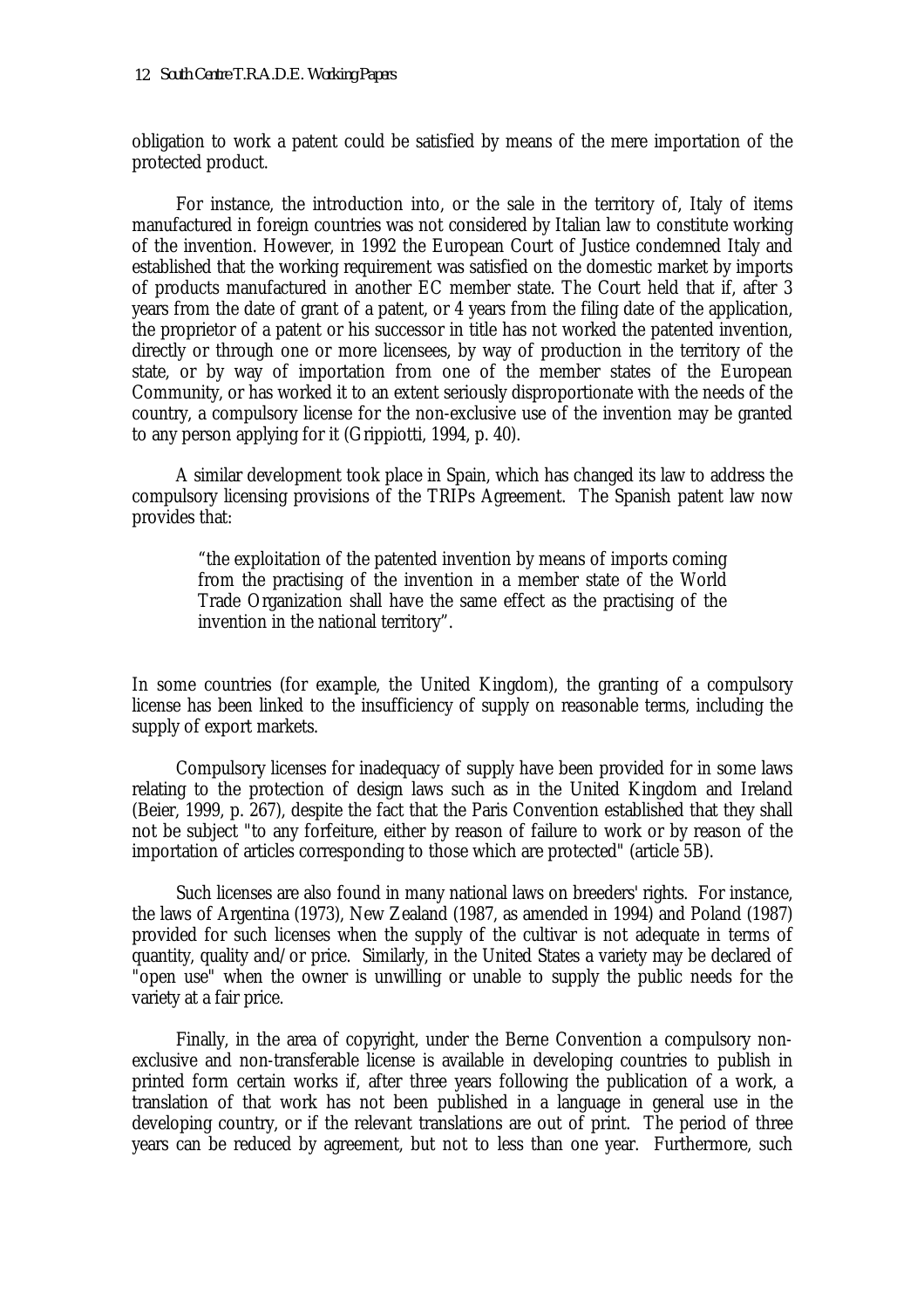reduction of time is not permissible where the relevant language is English, French or Spanish.

Furthermore, no license obtainable under the provisions referred to can be granted before a period of six months after the three years has elapsed so as to give the author the opportunity to publish a translation in the appropriate language. The license is also limited so as to apply only for the purposes of teaching, scholarship or research. The license can be terminated if the owner of the right produces a translation at a reasonable price subsequent to the license being granted. In recognition of authors' moral rights, no license can be granted if the author has himself/herself withdrawn from circulation all copies of the work.

Likewise, developing countries can grant non-exclusive non-transferable licenses to publish works where copies of an edition have not been distributed in the country to the general public by the owner of the right at a price reasonably related to that normally charged in the country for comparable works. This right is subject to similar limitations as those referred to in the preceding paragraphs.

## **IV.3 Public interest**

 $\overline{a}$ 

The "public interest" is established in many laws as a ground for compulsory licenses. The concept of what constitutes the "public interest" varies amongst countries and over time. It will be the task of the courts or administrative authorities to judge when the public interest is to be ensured or protected via the granting of a compulsory license. Thus, in certain jurisdictions such as the United States, it has been argued that insufficient working, the dependency of patents, or the interest of consumers in obtaining a protected product at the lowest possible price, do not constitute a sufficient basis for the granting of compulsory licenses on grounds of public interest (Beier, 1999, p. 265). However, in countries with limited industrial development, "public interest" may be deemed to include the opportunity to develop national industry (Fauver, 1988, p. 671).

However, the US government has created compulsory licenses when it felt that the country's public interest was at stake. Such is the case of the Atomic Energy Act (42 U.S.C.A. Sec. 2183) and of the Clean Air Act (1970) which sets forth particular situations where a private party could demand a license from a US patent owner.<sup>24</sup> The "energy crisis" of 1973 also provides a good example. As part of the government's policy to overcome national dependency on one source of energy and the inflationary effect of the increases in oil prices, the Federal Non-Nuclear Energy Research and Development Act (ERDA) was passed in 1974 (42 U.S.C.A. Sec. 5908 (n)), under which the Administration of ERDA was mandated to make recommendations on compulsory licensing (Finnegan, 1977, p. 147).

The German patent law authorizes compulsory licenses to be granted when "it is indispensable for the public interest". A compulsory license has been granted in only one instance by the German Federal Patent Court, on June 7, 1991. The applicant (Bioferon) manufactured a pharmaceutical product (polyferon) for the treatment of chronic

<sup>&</sup>lt;sup>24</sup> See also the US Federal Non-Nuclear Energy Research and Development Act (ERDA), mentioned below.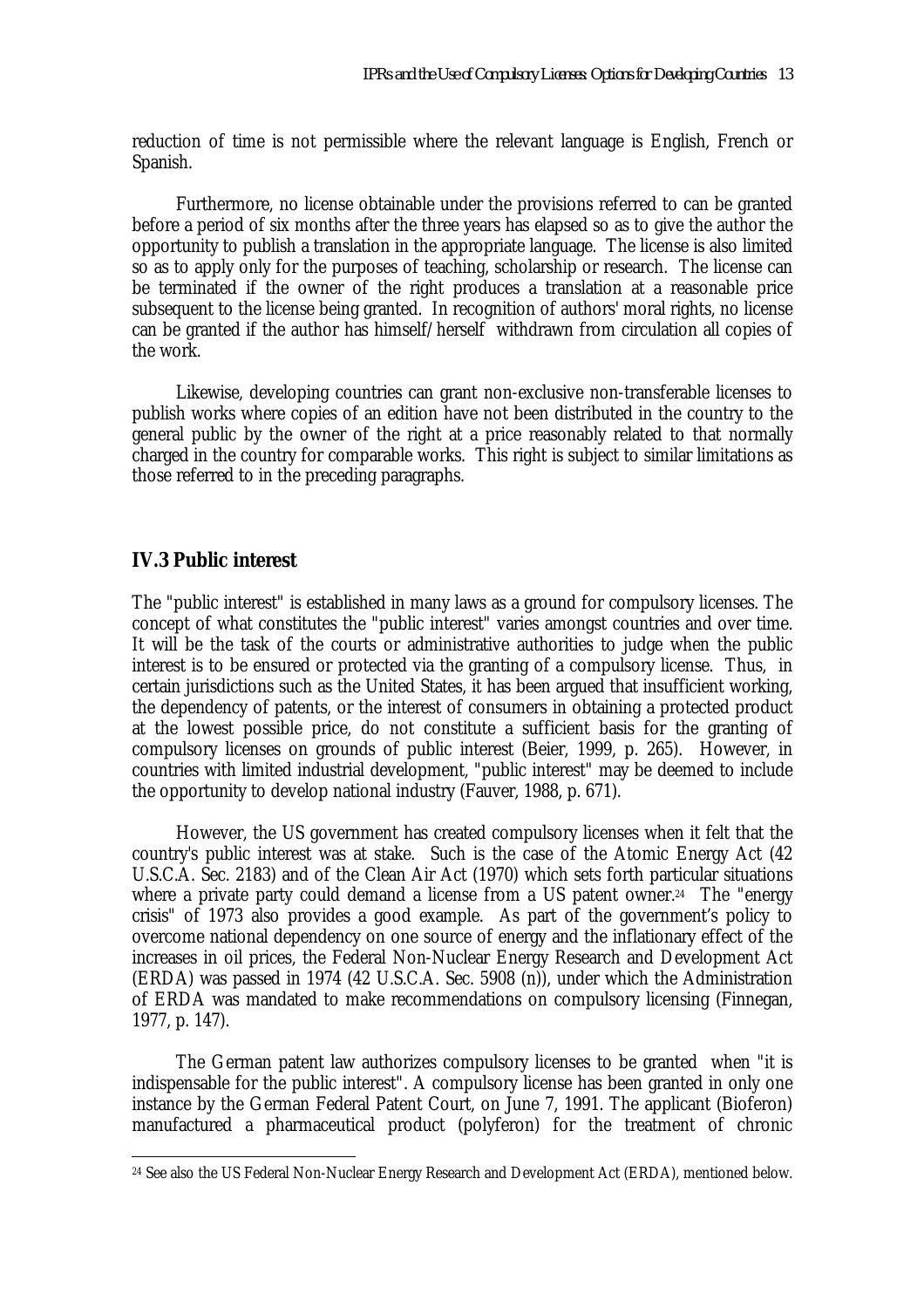polyarthritis and obtained approval, under the pharmaceuticals law, for application of the product. The applicant also held dependent patents in respect of specified uses of human immune interferon. The Federal Patents Court found that there was a public interest in the medical use of polyferon which was dependent upon the dominant substance patent on human immune interferon.

The Federal Supreme Court disagreed with the Federal Patent Court and in December 1995 it decided that "a compulsory license cannot be granted for a pharmaceutical if the public interest can be satisfied with other, more or less equivalent, alternative preparations".

The Supreme Court based its decision on the fact that the substantially improved therapeutic properties of the license's applicant (Bioferon) as compared to conventional medications had not been established. However, according to two commentators,

"The fact that the Federal Supreme Court -- in contrast to the Federal Patent Court -- refused the grant of a compulsory license in the present case cannot be understood as an entire rejection of the instrument of the compulsory license. It should be emphasized that, in the opinion of the Federal Supreme Court, the petitioner was not successful in proving from a medical viewpoint that, instead of an advantageous use of "polyferon", no other similarly effective preparation for the treatment of rheumatoid arthritis is available" (von Meibom and Pitz, p. 33).

The granting of compulsory licenses on grounds of public interest have been provided for in the patent laws of some developing countries, such as Argentina and the Andean Group (Decision 344). They have also been established in breeders' rights legislation, including in the most recent laws on the matter. The granting of compulsory licenses is recognized in the UPOV Convention, as revised in 1991, only for reasons of "public interest" (Article 17) and against an "equitable remuneration".

## **IV. 4 Anti-competitive practices**

Although in the United States the patent law does not provide for compulsory licenses, this is probably the country with the richest experience in the granting of compulsory licenses to remedy anti-competitive practices. More than one hundred such licenses have been granted (Scherer, 1999). Compulsory licenses have been granted in the United States in relation to present and future patents. Generally such licenses have been granted against a reasonable royalty, generally determined on the basis of the "willing-buyer, willing-seller" formulation (Finnegan, 1977, p. 140). However, in some cases, the compulsory licenses were conferred royalty free.25 In some cases, moreover, the patentee was required to make the results of its research readily available to other industry members,<sup>26</sup> or to transfer the know-how actually used in production.<sup>27</sup> Box 1 contains a

 $\overline{a}$ <sup>25</sup> For instance, in FTC v. Xerox Corporation (Goldstein, 1077, p. 124).

<sup>26</sup> Hartford-Empire case (Finnegan, 1977, p. 139).

<sup>27</sup> For instance, in FTC v. Xerox Corporation (Goldstein, 1077, p. 124). See also Correa and Bergel, 1996.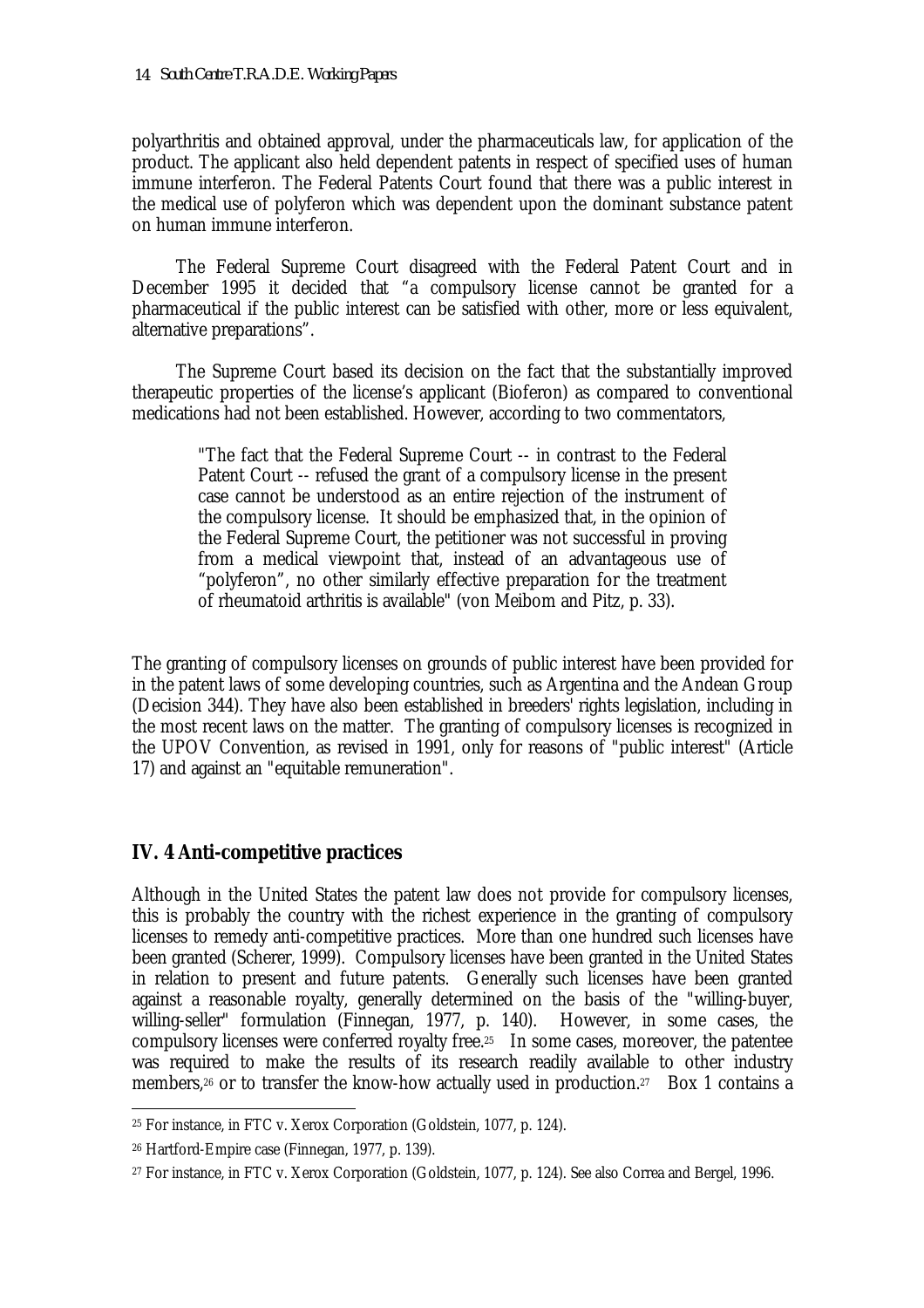summary of some compulsory licenses granted by courts in the United States under the antitrust legislation upon request of the Department of Justice.

#### **Box 1**

## **Earlier examples of compulsory licenses granted by courts in the United States under the antitrust legislation**

*1. Hartford-Empire Company v. U.S., 65 United States Patent Quarterly (USPQ) 1 (1945).* The Supreme Court held that the defendants violated the antitrust law (Sherman Act and Clayton Act), and it required them to grant licenses under their glassmaking machinery patents at "uniform reasonable royalties." The court stated that it had no authority to order dedication of the patents which would be equivalent to royalty-free compulsory licensing.

## 2. *U.S. v. National Lead Company, 73 United States Patent Quarterly (USPQ) 498 (1947).*

The Supreme Court used compulsory licensing with royalty payments to promote competition where the defendants conspired or combined to restrain trade in titanium products. The court stated that royalty-free compulsory licensing was an open matter to be decided in a future case. The decision did provide for the licensing of technology at a reasonable charge and limited to a three year period.

#### *3. U.S. v. General Electric Company, 99 United States Patent Quarterly (USPQ) 76 (1953).* The District Court ordered the granting of licenses at reasonable royalties under patents acquired within five years of the decree.

## *5. U.S. v. Glaxo Group Limited, 176 United States Patent Quarterly (USPQ) 289.*

The US Supreme Court held that the government may litigate the validity of a patent, despite the fact that the defendant did not rely on the patent as defense against antitrust claims, where patent licenses and pooling agreements are *per se* unreasonable restraints on trade, and where the government's claims for further relief are substantial. The court stated that mandatory sales and reasonable royalty licensing are well established forms of relief when necessary to an effective remedy, particularly where patents have provided leverage for, or have contributed to, an antitrust violation.

## *6. U.S. v Copper Development Association, Inc.*

The government charged 11 copper fabricating companies and their trade association with violating Section 1 of the Sherman Act by conspiring to unlawfully restrict rights granted under jointly-owned patents for a single stack plumbing system. The government proposed a Consent Decree wherein the defendants agreed to license their patents and furnish technical data upon request at royalties not to exceed three per cent of the net selling price of certain components of the system.

## *7. U.S. Manufacturers Aircraft Association, Inc.*

The government charged the defendants with violating Section 1 of the Sherman Act by utilizing patent pooling and cross-licensing arrangements to eliminate competition in research and development of aircraft inventions. The consent decree dissolves the association, cancels the cross-licensing arrangement, and provides for compulsory licensing of about 1,500 US patents at reasonable royalties.

*Source: Goldstein, 1977.*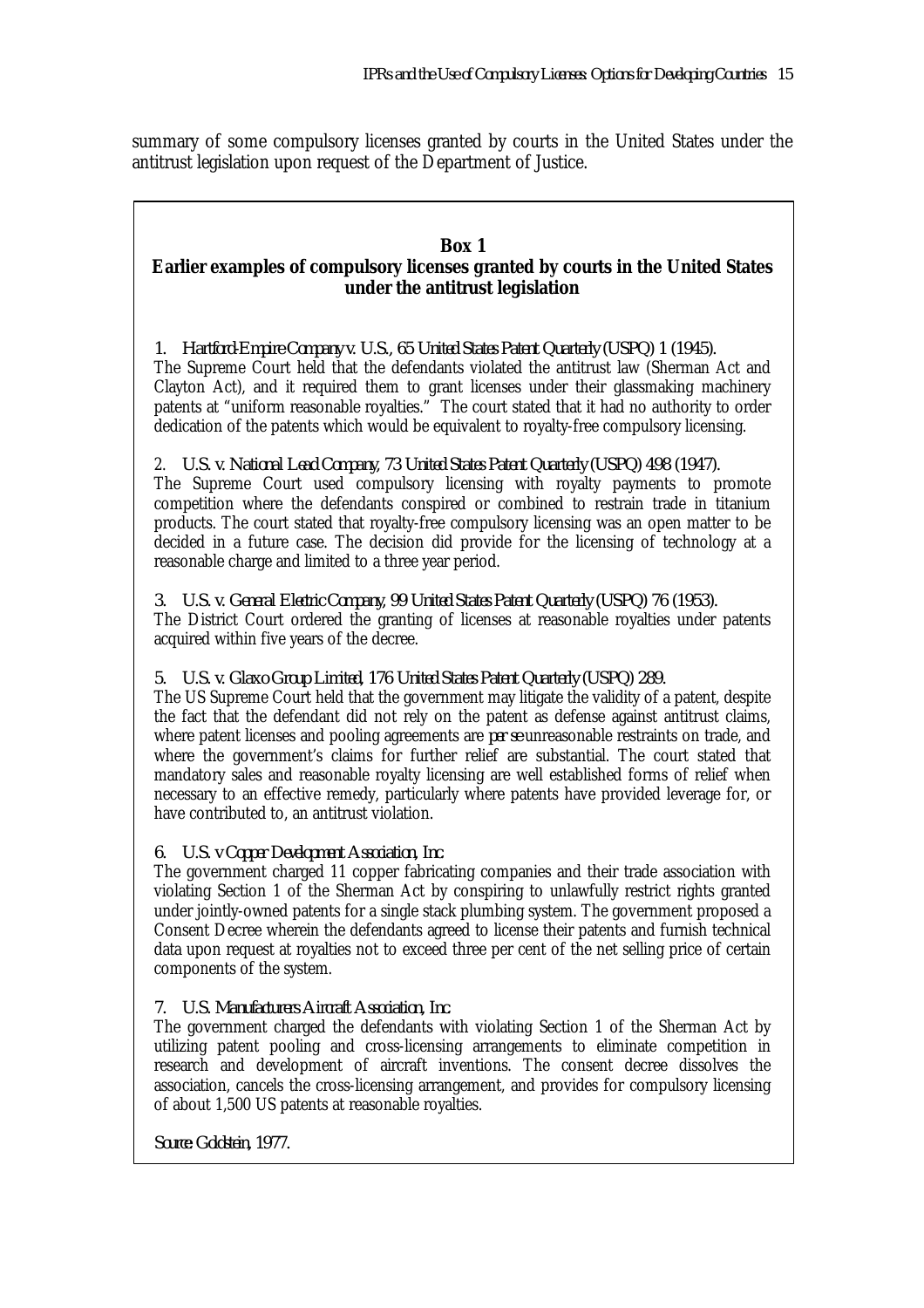The US government has, through the Federal Trade Commission, also granted recently a number of compulsory licenses, thus indicating that in that country the system still is used as a means of ensuring competition, despite the opposition by the same government to provisions for compulsory licensing in several developing countries (see Box 2).

#### **Box 2 Recent examples of compulsory licenses in the United States under antitrust legislation**

*Ciba-Geigy and Sandoz merger*

The US Federal Trade Commission (FTC) issued on 24 March 1997 a Decision and Order concerning the merger betweeen Swiss companies Ciba-Geigy and Sandoz into Novartis. The combined entity would also control Chiron, a biotechnology company. The FTC concluded that the merger would violate US antitrust laws, because the merged companies are current or potential competitors for several products. The FTC required divestiture of several products, and ordered compulsory licenses of intellectual property rights for a number of other healthcare inventions. For example, Ciba-Geigy, Sandoz and Chiron were required to license a large portfolio of patents, data and know-how relating to HSV-tk products, hemophilia gene rights and other products to Rhone-Poulenc Rorer. The new merged entity and Chiron were also required to grant non-exclusive licenses to any interested party of patents and other rights relating to Cytokine products.

In the case of the non-exclusive Cytokine licenses (which involve gene therapy), and the Anderson gene therapy patent, the FTC specified that the royalties can be no greater than three per cent of the net sales price.

#### *Gargoyles, Inc. and Pro-Tec, Inc. v. The United States*

On 20 May 1997, a decision was given by the United States Court of Appeals for the Federal Circuit (96-5089-5094 ;113 F.3 d 1572). In this case the private plaintiff  $-$  who owned a patent subject to compulsory licenses -- sought "lost profits" rather than a "reasonable royalty" as compensation. The royalty set by the Court of Federal Claims was 10 per cent. The government considered this excessive and sought a reduction. The dispute involved US patent 4,471,611 for protective eyewear, which had been used by American Optical to provide the US Army with several thousand pairs of ballistic/laser protective spectacles. The Appeals court upheld the lower court decision and argued that "because recovery is based on eminent domain, the proper measure is 'what the owner has lost, not what the taker has gained'."

#### *Acquisition of shares of Rugby-Darby Group Companies by Dow Chemical Co.*

The FTC required Dow to license to a potential entrant intangible dicyclomine assets, including "all formulations, patents, trade secrets, technology, know-how, specifications, designs, drawings, processes, quality control data, research materials, technical information, management information systems, software, the Drug Master File, all information relating to the United States Food and Drug Administration Approvals" that are not part of the acquired company's physical facilities or other tangible assets.

#### *Upjohn and Pharmacia Aktiebolag merger*

Upjohn was required to divest certain intellectual property (including patents), or the FTC would appoint a trustee to issue an exclusive United States license and a non-exclusive rest-of-the-world license for Pharmacia's research and development assets related to 9-AC. These requirements would protect consumers from reduced competition and higher prices for topisomerase I inhibitors.

*Source: Love, 1997 and 1999.*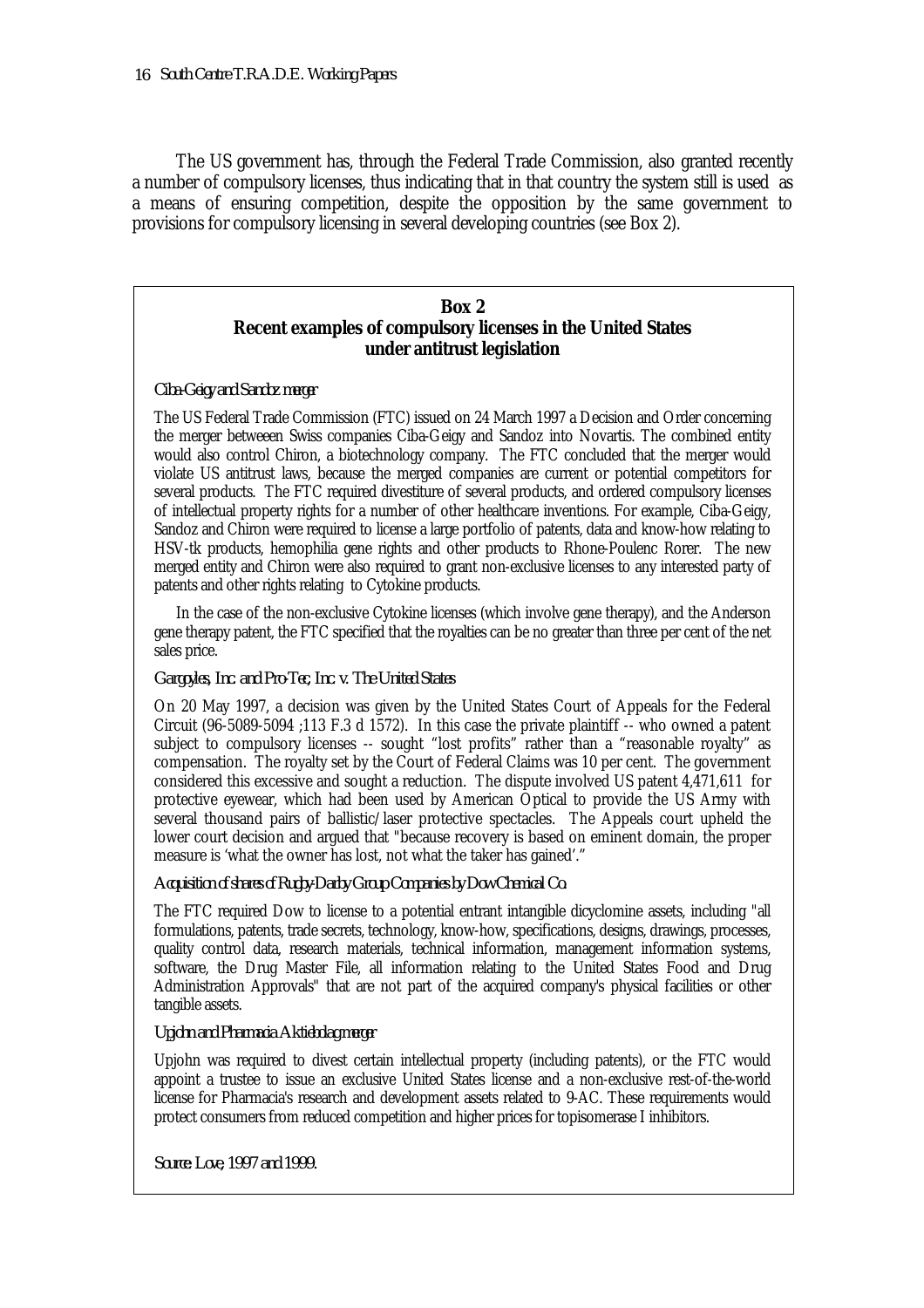Scherer analysed the extent to which the granting of compulsory licenses affected R&D expenditures by firms and, particularly, whether such licenses diminished or destroyed the incentives to undertake R&D by patent holders. His statistical findings relating to 70 companies showed no negative effect on R&D in companies subject to compulsory licenses but, on the contrary, a significant rise in such companies' R&D relative to companies of comparable size not subject to such licenses (Scherer, 1998, pp. 107-108). According to Tandon, moreover,

"Firms spend large sums of money on efforts to "invent around" the patents of their competitors. Under generalized compulsory licensing, these expenditures would be unnecessary, which might increase the welfare benefits" (Tandon, 1982, p. 485).

In Canada, the Competition Act (section 32 of The Canadian Competition Act, RSC 1985, c C-34, as amended) gives the Federal Court power to expunge trademarks, to license patents (including setting all terms and conditions), to void existing licenses and generally to abridge or nullify normal patent or trademark rights where the trademarks or patents have been used to injure trade or commerce unduly or to prevent or lessen competition unduly (Grover, 1992, p. 14).<sup>28</sup> The Australian Trade Practices Act has been invoked in cases of refusal to deal (O'Bryan, 1992, p.10).

The existence of anti-competitive practices is also considered a ground for the granting of compulsory licenses in the laws of Chile (1991), Argentina (1995) and the Andean Group countries (Decision 344, 1993), among other countries. In South Africa, a compulsory license can be granted if the demand for a protected product is being met by importation and the price charged by the patentee is "excessive in relation to the price charged therefor in countries where the patented article is manufactured by or under license from the patentee or his predecessor or successor in title" (section 56(2)(e)).

## **IV.5 Governmental use**

Under the 1883 UK Patent Act, the Crown was entitled to use patented inventions without the assent or the compensation of the patentee, though it was practice to reward the patentee *ex gratia*. According to the 1977 Act, compulsory licenses (relating to granted patents or applications) for government use are available for the "Crown services", against a remuneration except when the invention has been recorded by, or tried by, or on behalf of a government department before the relevant priority date otherwise than in consequence of a communication made in confidence directly or indirectly from the patentee. The license may be used by any person so authorized by a government department. The Crown enjoys the qualified right to sell other than for purposes of foreign defense or for production or supply of specified drugs and medicines (Young et al, 1994, pp. 477).

The US government has also made extensive use of compulsory licenses for governmental use. The governmental use of a patent is regarded as based on "eminent domain". The government's powers may be delegated to a contractor, who would act on its

 $\overline{a}$ 28 No cases had been brought under this section at least until 1997 (McFetridge, 1998, p. 90).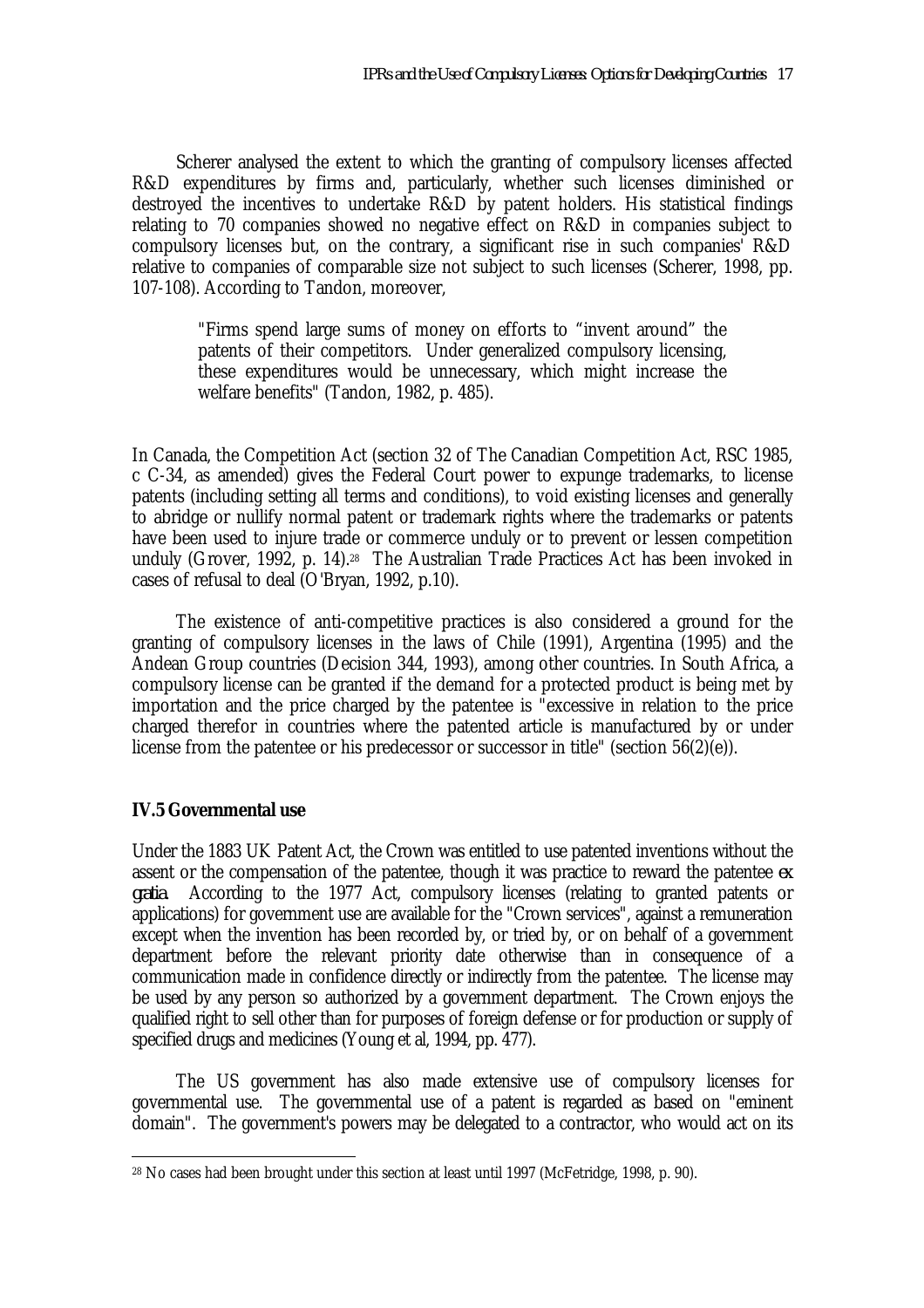behalf. The government cannot commit the tort of a patent infringement, but can only be held liable to pay reasonable compensation.

The extensive use of governmental licenses in the United States has raised complaints from the European Union. According to the EU,

"Under US law (28 US Code Section 1498) a patent owner may not enjoin or recover damages on the basis of his patent for infringements due to the manufacture or use of goods by or for the US Government Authorities. This practice is particularly frequent in the activities of the Department of Defense but is also extremely widespread in practically all government departments. For obvious reasons this practice is particularly detrimental for foreign right-holders because they will generally not be able to detect governmental use and are thus very likely to miss the opportunity to initiate an administrative claims process.

Article 31 of the TRIPs Agreement introduces a requirement to inform promptly a right holder about government use of his patent, but no action has been taken by the US so far to bring their legislation into conformity with this provision" (European Commission, 1997).

## **IV.6 Facilitate the use of dependent patents**

The TRIPs Agreement, as well as numerous national laws, permits the granting of compulsory licenses when the use of an invention (a dependent invention) is not possible without infringing another (the principal invention). The Agreement sets out a number of conditions which have to be met if such licenses are to be granted. However, there is considerable scope for flexibility29 in the interpretation of those provisions, in particular, with respect to evaluating the economic and technical importance of the dependent invention.

In the case of these compulsory licenses, the owner of the principal patent can benefit not only from compensation paid for the use of his/her patent, but also from the right to use the dependent patent.<sup>30</sup>

A recent example of a compulsory cross-licensing license is provided by the European Directive on Biotechnological Inventions, which allows a breeder to request a compulsory license when he/she cannot acquire or exploit a plant variety without infringing a prior patent (article 12. 1). This would apply, for instance, when a breeder wishes to use a commercially available variety for further breeding. Though he/she could do that under plant variety protection laws (protected by the "breeders' exemption"), the owner of a patent on certain genes expressed in the variety may claim infringement of his/her patent.

 $\overline{a}$ 

<sup>29</sup> Such flexibility has been limited in the NAFTA agreement, under which licenses based on patent dependency can only be granted when needed to remedy anti-competitive practices (article  $1709(10)(1)$ ).

<sup>30</sup> This situation gives rise to a reciprocal or "cross license".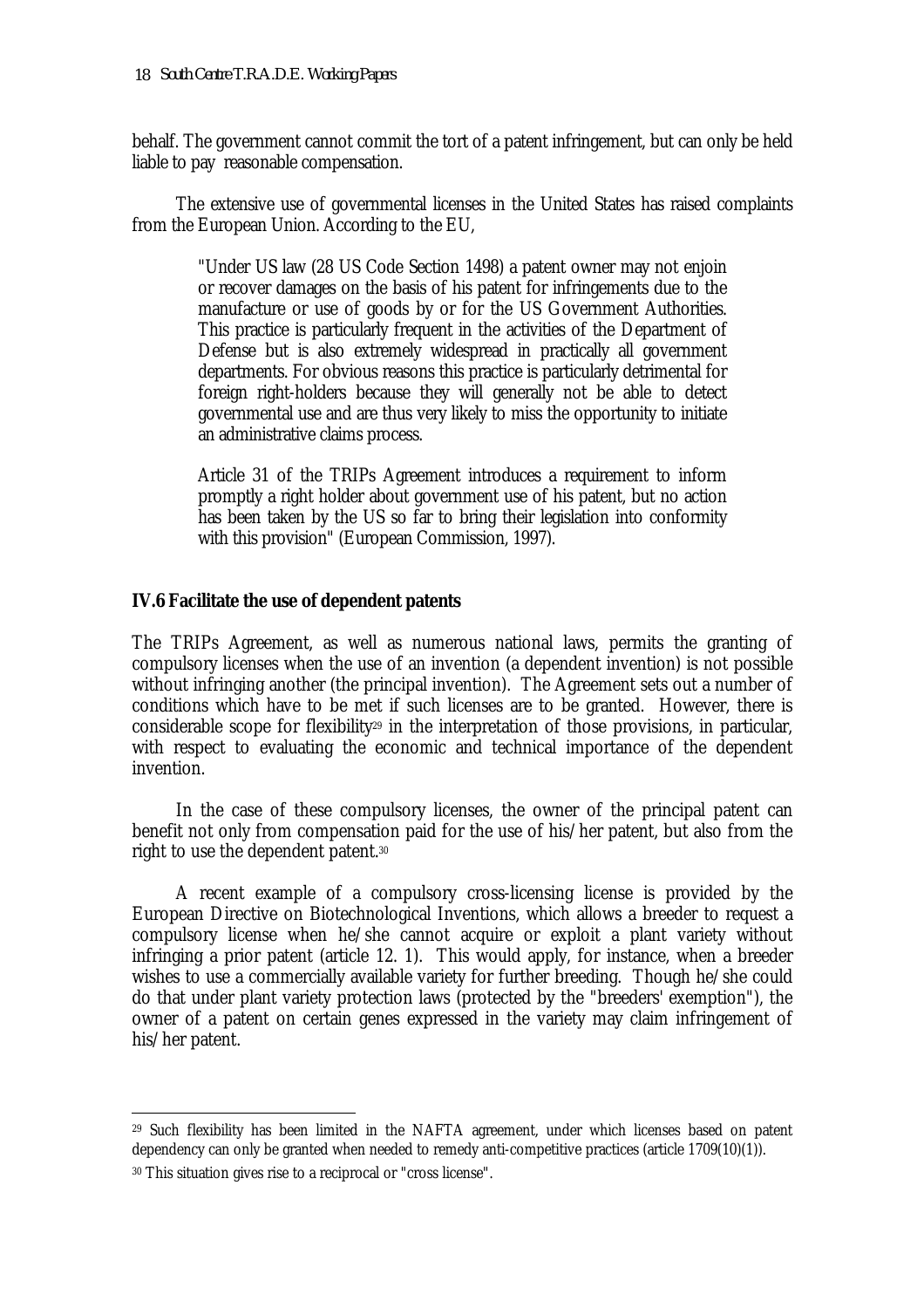The Directive referred to above also provides for compulsory licenses for the reverse situation, in which it is the patent holder who can not use a protected variety without infringing third parties' rights (article 12.2). This right may disadvantage plant breeders, since it may be sufficient for a company to insert a gene in an existing variety to claim the right to obtain a compulsory license (Ardley, 1998. p. 136). A number of conditions, however, set out in article 12.3 need to be complied with in order to obtain that license.

#### **IV. 7 Compulsory licenses for medicines**

 $\overline{a}$ 

In some countries, compulsory licenses have been provided for some specific products, such as pharmaceuticals and food. The TRIPS Agreement has, in principle, prohibited this type of license. as national laws can not discriminate in the exercise of patent rights on the basis of the field of technology (Article 27.1). However, such licenses have proven to be an important tool to promote competition and to lower prices of protected products, as indicated below.

In Canada, compulsory licensing in respect of medicines was first introduced in 1923. The Patent Act, SC 1923 c 23, allowed for compulsory licenses to be granted for the manufacture, use and sale of patented medicines.

In 1969, the Canadian Patent Act was amended. The grant of compulsory licences became admissible for importation (not only manufacturing) of a patented medicine (Gaikis, 1992, p. 19). After the 1969 revision, a large number of compulsory licenses were granted against a 4 per cent royalty on net sales prices,31 the royalty was divided by the number of patents at stake if the medicine was composed of different active ingredients. (Gendreau, 1997, pp. 2-3).

As a result of the compulsory licensing system, a significant reduction in prices for medicines was reported in Canada. In 1983 compulsory licensing reduced the cost to consumers of the drugs so licensed by US\$ 211 million, and the compulsory licensing system was found by the Commission of Inquiry on the Pharmaceutical Industry (also known as the "Eastman Commission") as an "effective component of an appropriate patent policy for the pharmaceutical industry" (p. xix). In 1991-1992 (just before the repeal of the system) compulsory licensed generics were priced at 55.6 per cent of the equivalent brand name product; in the first year of marketing the generics price was 70 per cent of the brand name price. The savings for the consumer in 1991-1992 were estimated at US\$ 171 million (Shondelmeyer, 1993, pp. 3-4).

As of 7 December 1987, amendments to the Patent Act were introduced that restricted the use of compulsory licenses for patented medicines. While compulsory licensing in respect of pharmaceuticals was retained, the Patent Act deferred the exercise of compulsory licenses with respect to the importation of a patented medicine for 10 years after the date of the first notice of compliance was published in respect of the patented medicine, while compulsory licenses for the manufacture of the product would only be

<sup>&</sup>lt;sup>31</sup> In the case of sales of medicines for export, the royalty applied generally was 15 per cent of the net selling price in bulk (Gaikis, 1992, p. 21).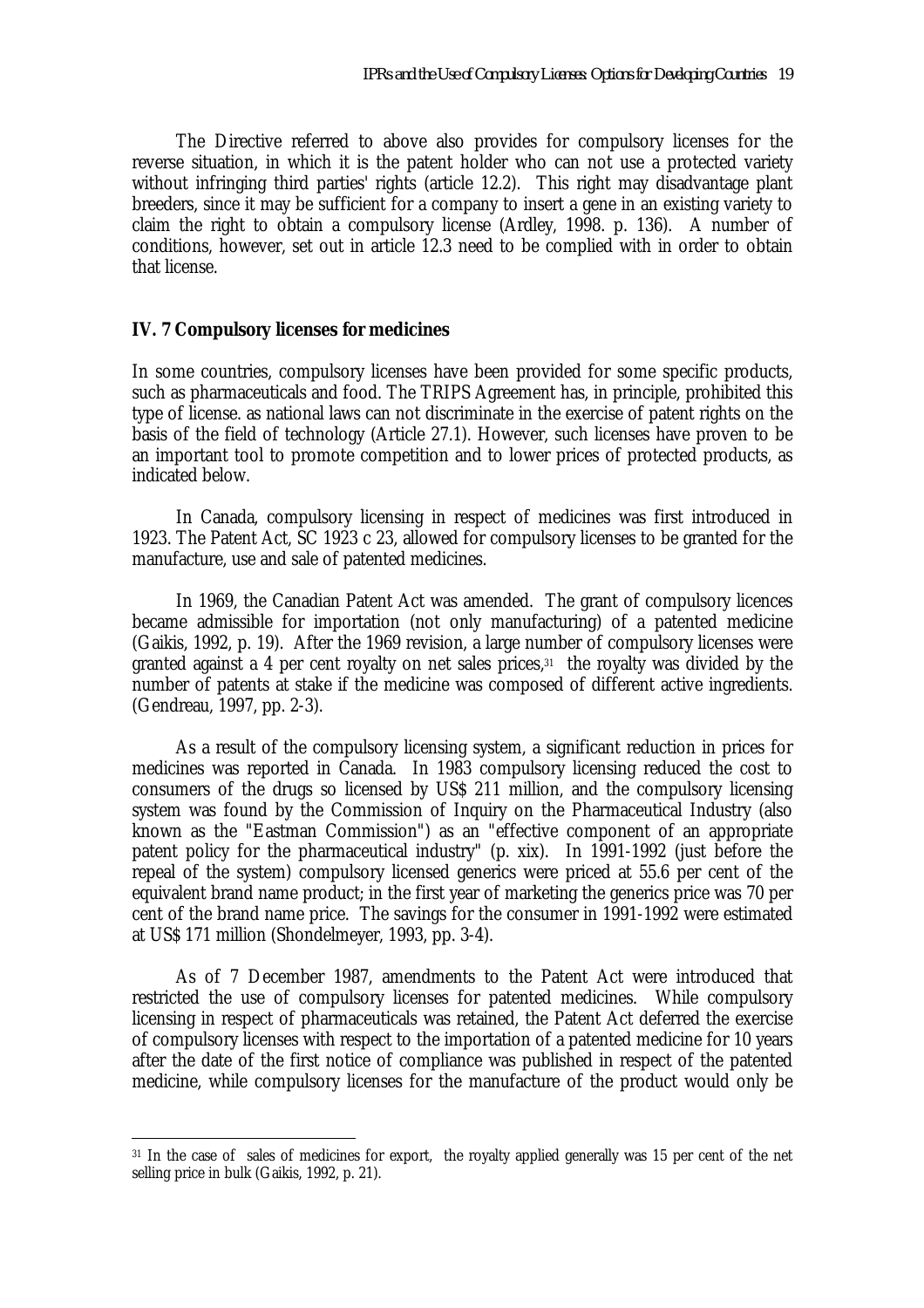available after seven years from that date.<sup>32</sup> This restriction on the manufacture of medicine only related to sales for consumption in Canada. Consequently there was no deferral in respect of medicines manufactured in Canada for the export market.

In addition, where the medicine had been invented and developed in Canada,<sup>33</sup> section 39.16 of the Patent Act provided that a compulsory license was only available for the making and not the importation of the medicine; and the making of the medicine under such a license was deferred for at least seven years and could be deferred for the life of the patent unless the Commissioner of Patents found upon application that the patentee or a voluntary licensee was not making the medicine in Canada for the purposes of completely or substantially supplying the Canadian market for the medicine (Gaikis, 1992, p. 20). This regime was supplemented by a monitoring of the prices of new patented medicines by the "Patent Medicines Prices Review Board" .

Shortly after this amendment, Canada abrogated the compulsory license system in order to comply with the country's commitments under the TRIPs Agreement.34 Bill C-91 was approved for that purpose in February 1993, but it applied retroactively as of 20 December 1991, the date on which the TRIPS Agreement was deemed to become known. The compulsory license system was replaced by the supervision and control of the prices of patented medicines. The powers of the Patent Medicines Prices Review Board were enlarged so as to cover the prices of both new and existing medicines. The Board, among other measures, can order the patent owner to reduce the price of its medicine (Gendreau, 1997).

Compulsory licenses specifically related to medicines have been provided in other countries as well. For instance, French law authorizes them when medicines are "only available to the public in insufficient quantity or quality or at abnormally high prices". In Israel, a license can be granted if it is necessary to assure the public of a reasonable quantity of a product capable of being used as a medicament, or to manufacture a medicament or a patented process for manufacturing the latter (section 120(a)(1) and (2)).

## **IV. 8 Licenses of right**

A particular modality of compulsory licenses is the "license of right" provided in the UK and other countries.35 In 1977, the UK Patents Act of 1949 was amended. One of the major revisions was to extend the patent term from 16 years to 20 years. During the last four years of a patent (which was less than 11 years old on 1 June, 1978), non-exclusive

 $\overline{a}$ <sup>32</sup> A notice of compliance indicates that a medicine has met the required Health Canada standards for use in humans or animals and that the product is approved for sale in Canada.

<sup>33</sup> For the purposes of section 39.16 of the Patent Act, an invention that is a medicine was deemed to be invented and developed in Canada if the major part of the inventing and the major part of the developing of the medicine to a marketable state have been conducted in Canada, including the major part of the design and control of Phase III clinical trials and, where possible, the major part of the conduct of Phase III clinical trials (Section 5 Patented Medicines Regulations).

<sup>34</sup> The TRIPs Agreement requires that compulsory licenses be granted on a case-by-case-basis (Article 31.a), thus making inconsistent with its rules a system of "automatic" licensing, as applied until then in Canada.

<sup>35</sup> "Licenses of rights" are also available under UK and other national laws when a patentee voluntarily throws his/her invention open to anyone who asks for a license on terms to be agreed upon with him/her or, in the absence of agreement, on terms to be settled by the Patent Office. (See Young et al, 1994, p.326).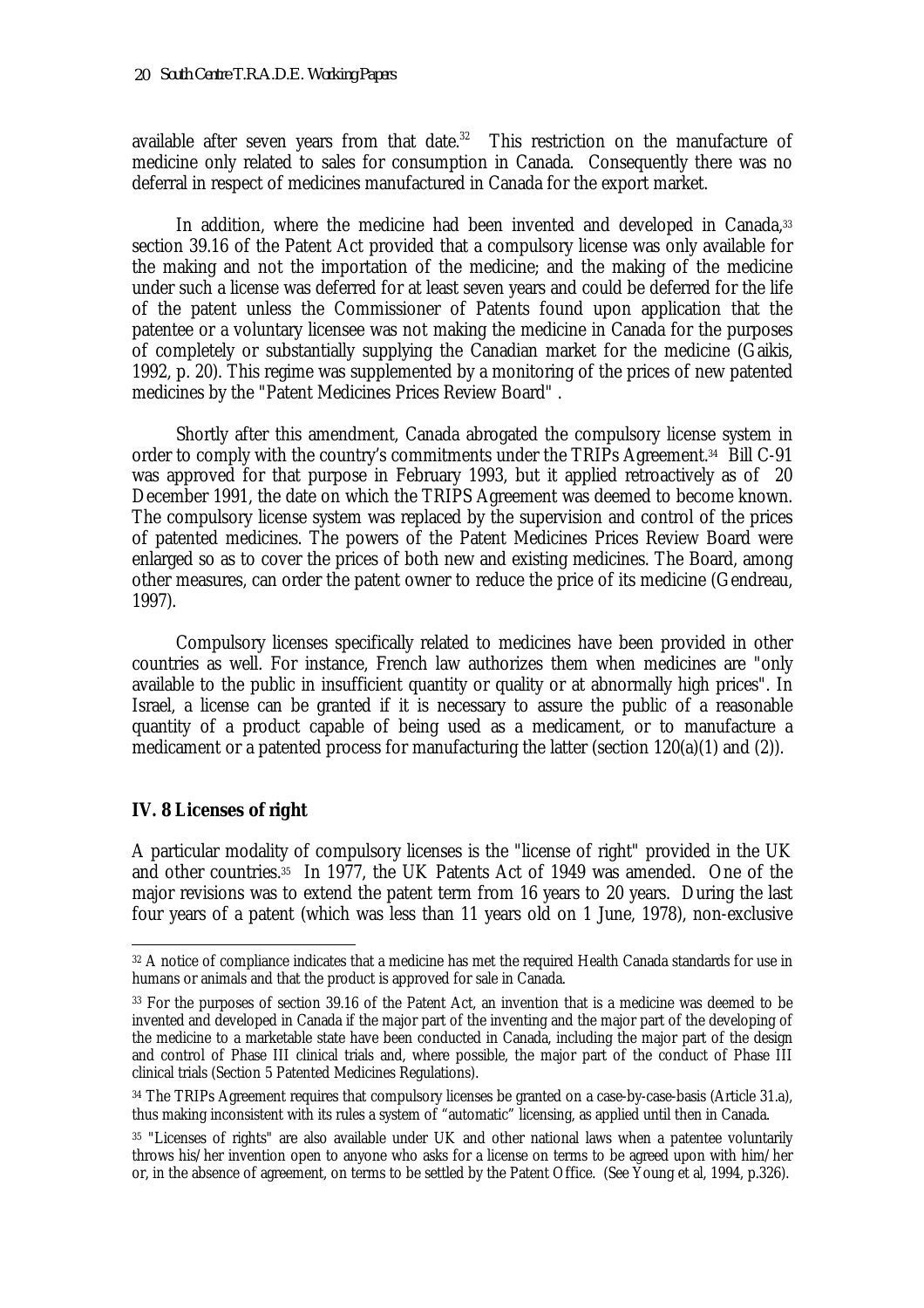licenses of rights were made available. Under such licenses, importation by the licensee was allowed if the patentee imported a major portion of the product into the United Kingdom and just carried out a minor production step (such as forming a salt or ester) there. Further, the licensee could only import the unformulated form of the product where the patentee imported the product but formulated<sup>36</sup> it in the United Kingdom. Exports (of formulated or unformulated products) by the licensee were allowed to countries where no parallel patents existed. The royalties paid varied from about 23 per cent to 31 per cent, while most of the reported royalty rates were between 25 per cent and 28 per cent of the licensee's selling price (Cohen, 1990, p. 28 ).

Under the transitional provisions of the UK 1988 Act, copyright in original drawings for industrial designs was continued for 10 years from the date of commencement of the Act (from 1 August 1989 to 1 August 1999). During the second half of this period licences of rights were available. For products where the only intellectual property protection was copyright, this meant that, if a company wished to copy that product, it was able to obtain a licence of right. There is no restriction or qualification on who can apply (Bodley, 1995, p. 180).

 $\overline{a}$ 

<sup>36</sup> In the case of medicines, for instance, the "formulation" of a product means the industrial process whereby the required excipients are added to the active ingredients in order to permit the administration of the product to the patient.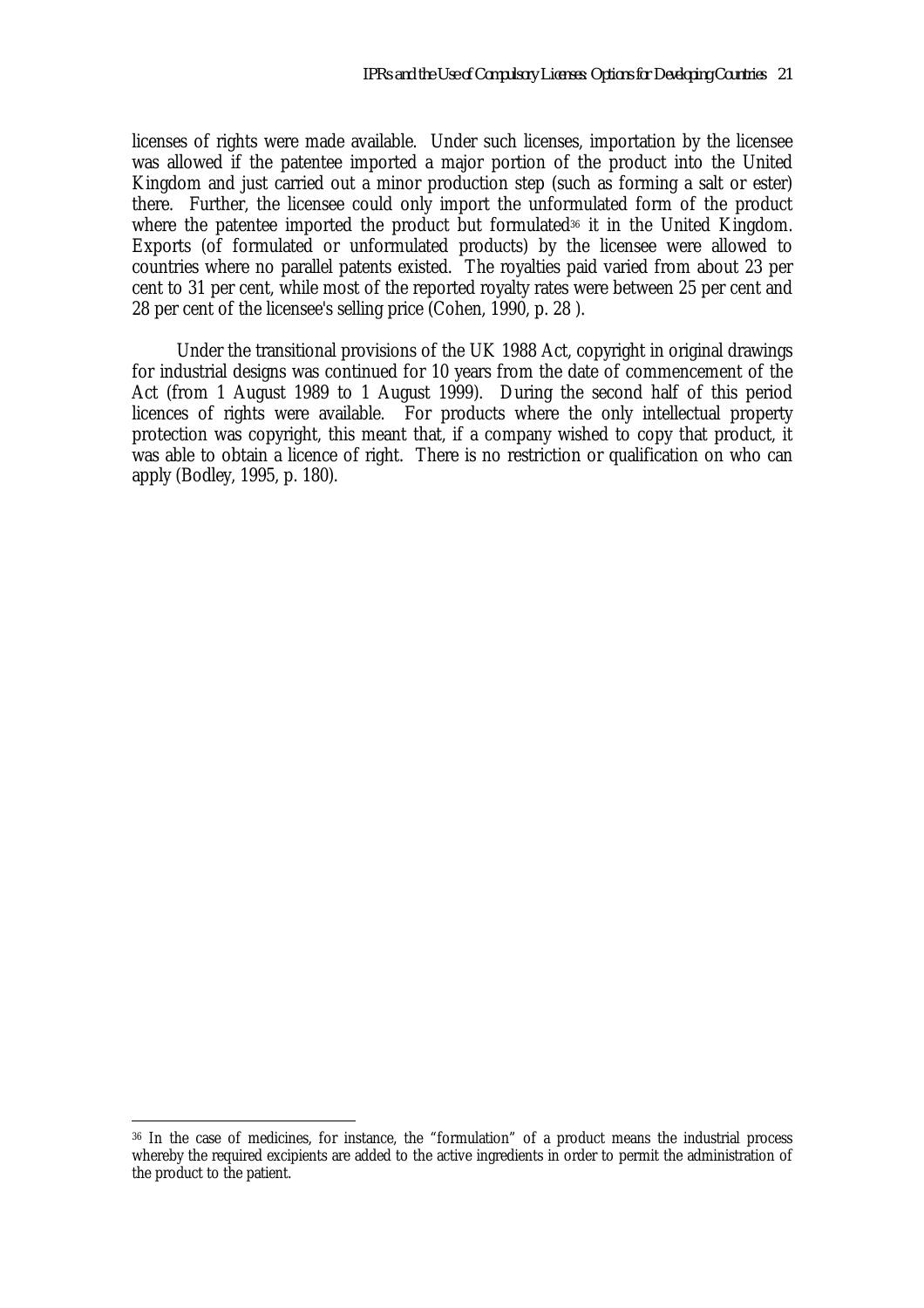## **V. ASSESSMENT OF THE EXTENT OF USE OF COMPULSORY LICENSES**

It has been observed, especially by those critical of the compulsory licensing system, that the number of compulsory licenses granted has been low. In the view of some observers, this would indicate that the system is ineffective and of little value.

However, as mentioned earlier, a large number of compulsory licenses have been granted in Canada. Between 1935 and 1970, 53 applications were submitted in Canada under Section 65 of the Patent Act, which provided for licenses for inadequate or lack of working and refusal to deal. Between 1970 and 1989 there were 43 applications for compulsory licenses under the same Section, six of which resulted in licenses granted, six were refused, 25 were withdrawn or deemed abandoned, and six were pending. In the case of the 25 withdrawn or abandoned applications, the parties reached voluntary agreements in four cases (McFetridge, 1998 p.79).

Regarding compulsory licenses relating to medicines in Canada, 22 licenses were granted (49 were applied for, 23 withdrawn and 4 refused) between 1923 and 1969, probably due to the fact few firms were in a position to comply with the local manufacturing requirement imposed by the law. As mentioned before, the Canadian law was amended in 1969 and compulsory licenses for the importation of medicines were allowed. Between 1969 and 1992, 1,030 applications were submitted with a view to importing or manufacturing medicines, and licenses were granted in 613 cases (McFetridge, 1998, pp. 81-82).

In the United States under antitrust laws, from August 1941 to January 1959 there were 107 judgements (13 in litigated cases and 94 by consent) in which patent rights were restricted. The use of compulsory licenses continued after that date: "literally tens of thousands of patents" have been compulsorily licensed in the United States (Scherer, 1998, p. 106), in more than one hundred cases. In one single case (U.S Manufacturers Aircraft Association Inc.), about 1,500 patents were compulsorily licensed (Finnegan 1997, p. 139; Goldstein, 1977, p. 123).

Between 1950 and 1972, 76 compulsory licenses were applied for under Section 41 of the United Kingdom Patent law, 25 of which were granted (Goldstein, 1977, p. 125). Nine applications were filed in the period 1988-1990 (Love, 1999). Licenses of rights established by the UK Patent Act of 1977 were applied for in 77 cases for drugs between 1985 and 1989. Over 100 applications for such licenses were reported until they were abolished in 1988 (Cohen, 1990, p. 28).

In other countries, the number of compulsory licenses applied for or granted seems to be quite small. In Germany, since the establishment of the Federal Patent Court in 1961, 12 compulsory licenses proceedings were initiated (von Meibom and Pitz, 1997, p. 27). In Israel a compulsory license for the manufacture of hepatitis B vaccine under a Biogen patent was granted by the Registrar of Patents, Designs and Trademarks in 1995 and upheld by a District Court in 1997 (Cohn, 1997, p. 28). In Australia, in at least two cases, the Trade Practices Act of 1974 was applied in relation to refusals to deal (O'Bryan,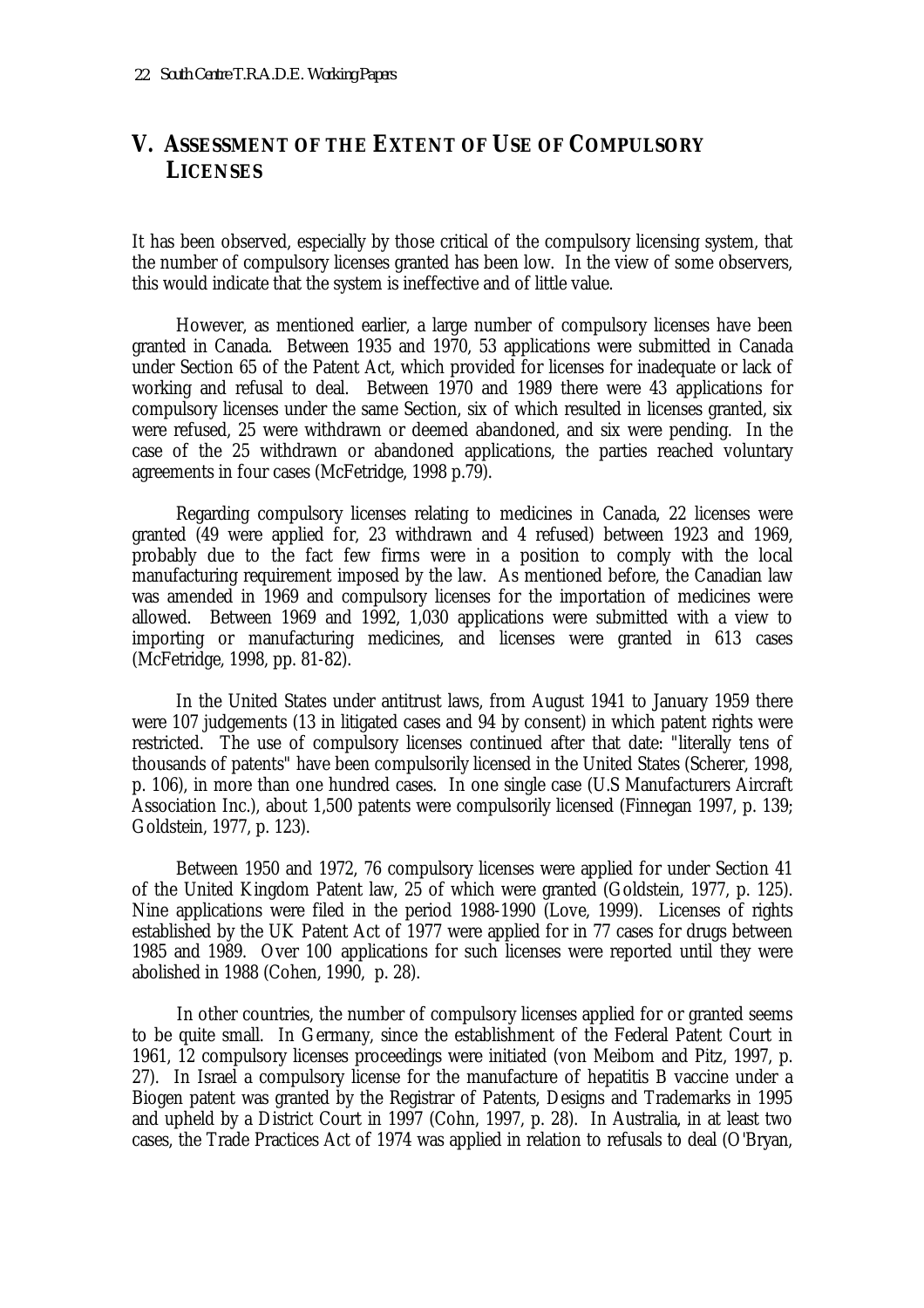1992, p. 10), and two applications for compulsory licenses -- that eventually were rejected -- were reported in South Africa in 1993 (Sheppard, 1994, pp. 23-28).

Even though in these and other countries the number of compulsory licenses has been low, authors generally agree that the importance of the institution can not be measured on the basis of the number of licenses granted. Ladas (1975) noted that "The practical value of the existence of compulsory license provisions in the Patent Law is that the threat of it usually induces the grant of contractual licenses on reasonable terms, and thus the objective of actually working the invention is accomplished." (p. 427).

More recently, Beier (1999) has presented a similar view in a comprehensive study on the matter. He argues that compulsory licenses "through their mere existence as well as through the apprehension of compulsory license proceedings are liable to increase the willingness of a patent owner to grant a voluntary license" (p. 260).

In the case of Canada, it was found that the existence of compulsory licenses (under Section 65 of the Patent Act) had strengthened "the hand of potential users in dealing with the patentee ... . The threat of applying for a compulsory license may benefit many more domestic licensees as well as result in more extensive licensing." (McFetridge, p. 80.)

For the case of Israel it has been observed that "the importance of compulsory licenses from the point of view of the Israel pharmaceutical industry exceeds by far the results achieved in a restricted number of decided cases, important as they may have been. It is extremely difficult to arrive at the relevant facts, but nevertheless it will be safe to say that the very existence of compulsory license provisions on the book, and the demonstration by a relatively small number of decided cases that under the right circumstances these provisions are applied, induced foreign patent owners to find ways for granting licenses without the need for a compulsory license" (Cohn, 1990, p. 25).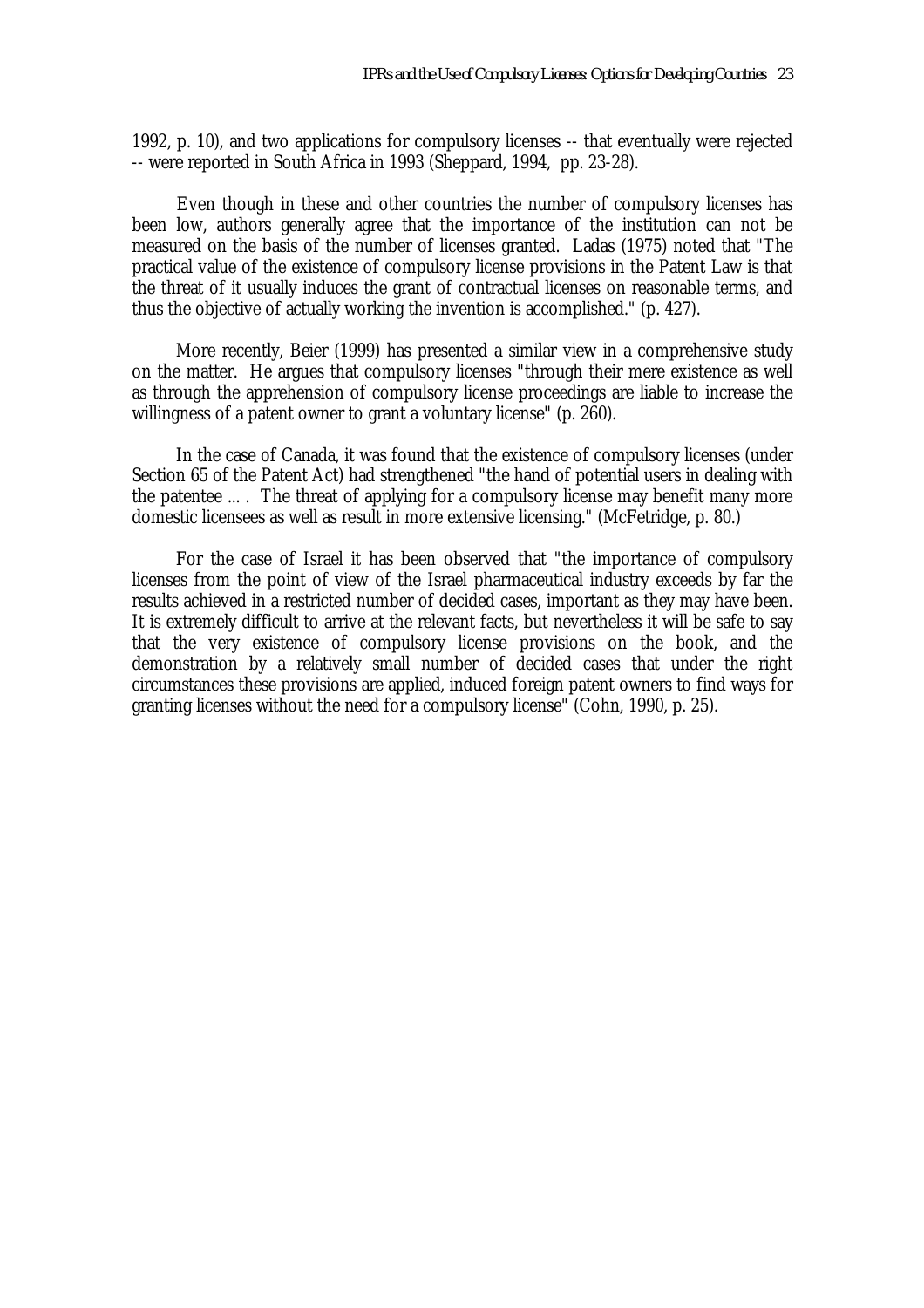## **VI. CONCLUSIONS**

As the above analysis indicates, the compulsory licensing system has become a typical feature of patent laws; it has also been widely adopted in other areas of intellectual property rights. Developed countries have largely relied on such licenses in order to limit exclusive rights and prevent or remedy abusive practices in several areas. As the study reveals, there is a broad range of grounds under which compulsory licenses may be granted in both developed and developing countries.

The compulsory license system is not a vestige of the past, as proven by recent legislative changes in developed as well as developing countries*.* Recent case law has also invigorated the use of compulsory licenses in several areas of intellectual property.

Though the number of applications for compulsory licenses related to patents is relatively small -- with the noticeable exception of the United States -- this does not mean that the system does not influence patent owners' behaviour. The vitality of the system would seem to indicate that it is a tool that may be useful in a variety of circumstances in order to mitigate the restrictive effect of exclusive rights and strike a balance between the title-holders' interests and those of the public in the diffusion of knowledge and the access to, and affordability of the outcomes of, innovation and creativity.

The grounds and conditions on which compulsory licenses have been regulated and granted in developed countries, as reviewed above, illustrate the flexibility and potential of the compulsory licensing system to address a multiplicity of public interests and concerns. The evidence presented also indicates that arguments -- often voiced by the developed countries' business community and governments -- against compulsory licenses as a deviation from acceptable standards for intellectual property rights, are not reflected in the policies actually applied in such countries.

Three main conclusions particularly relevant for developing countries may be drawn from the previous analysis.

- First, compulsory licenses should be considered as an essential element in patent laws and other intellectual property regimes. Developing countries should disregard any attempts by developed countries to limit under bilateral or other agreements the scope of and grounds for compulsory licensing.
- Second, the grounds and conditions for compulsory licenses should be carefully determined by national laws. The extent to which such licenses would be available and effective depend on the provisions of national legislation and on its adequate administration by informed national authorities.
- Third, developing countries should preserve the maximum possible freedom under international rules to design their compulsory licensing systems, according to their own interests and needs, including in such areas as the protection of health and the environment, and the promotion of transfer of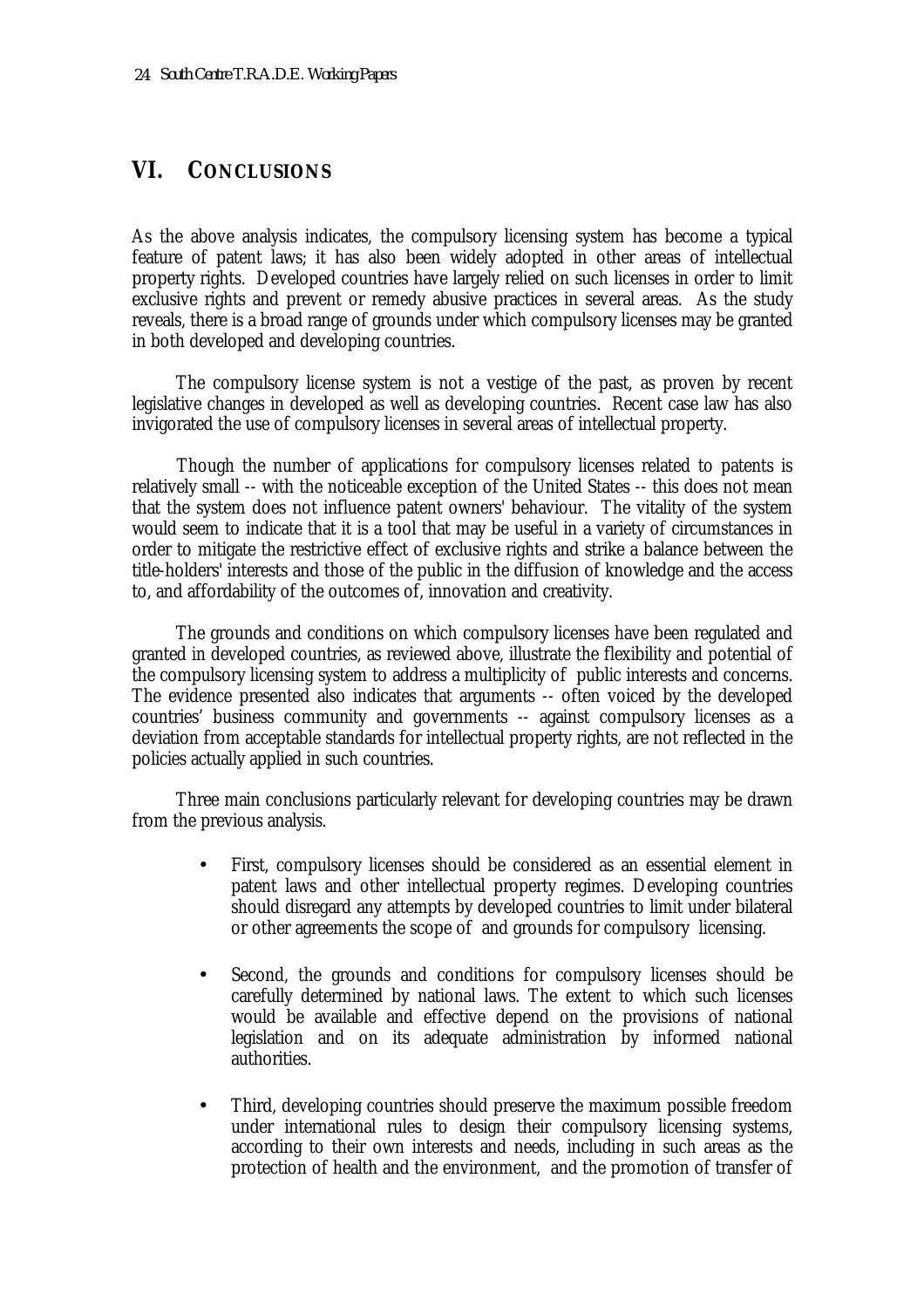technology and local industrialization. Should the issue of compulsory licenses be included in the agenda of possible future negotiations in WTO, developing countries should seek to clarify the scope for the granting of such licenses in certain cases (e.g. of non-exploitation), as well as to remove some of the restrictive conditions imposed by the said TRIPs Agreement, notably under Article 31. g.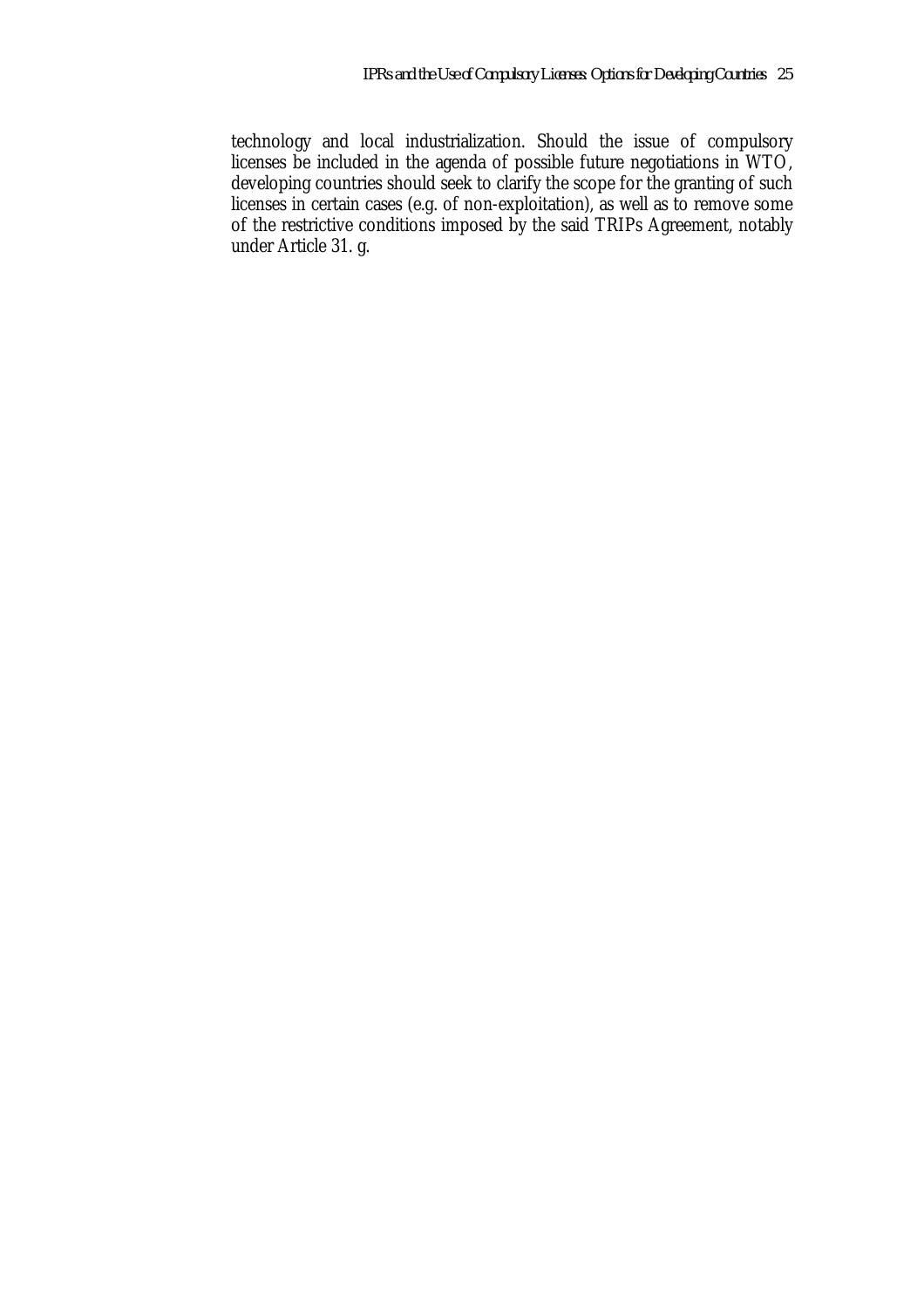#### **SELECTED BIBLIOGRAPHY**

- & Ardley, John (1998/99) Compulsory cross-licensing an examination of article 12 of the Biotechnology Directive. *Bio-Science Law Review (BSLR)* 1998-1999, **4**, 135-137.
- & Barron, David (1999) Copyright and design right licences of right: ten years on. *Copyright World*, May, **90**.
- & Beier, Friedrich-Karl (1999) Exclusive Rights, Statutory Licenses and Compulsory Licenses in Patent and Utility Model Law. *International Review of Industrial Property and Copyright Law (ICC),* **30** (3), 251-275.
- & Bodley, Caroline (1995) Design copyright licences of right: how will they work in practice? *European Intellectual Property Review*, **4**, 180-183.
- & Challú, Pablo (1992) Un método alternativo de compensación a las empresas innovadoras que minimiza los costos asociados a la exclusividad de la patente de producto. *Revista del Derecho Industrial*, Separata del Fascículo **42**, Depalma, año 14.
- & Cohen, David (1990) Applications for licences of right in the United Kingdom. *Patent World*, **20,** 28-29.
- & Cohn, Michael (1990) Compulsory licensing in Israel under pharmaceutical patents a political issue? *Patent World*, **27**, 22-27.
- & Cohn, Michael (1997) Compulsory licence for the manufacture of a Hepatitis B Vaccine: exploitation of the invention for R&D prior to compulsory licence proceedings in Israel. *Patent World*, **96**, 27-29.
- & Correa, Carlos (1999, forthcoming) *Intellectual property rights, the WTO and developing countries. The TRIPS Agreement and Policy Options.* ZED-TWN, London.
- & Correa, C. and Yusuf, A. (1998) *Intellectual property and international trade. The TRIPs Agreement*. Kluwer Law International, London.
- & European Commission (1997) *Report on United States Barriers to Trade and Investment.* Brussels.
- & Fauver, Cole (1988) Compulsory Patent Licensing in the United States: An Idea Whose Time Has Come. *Northwestern Journal of International Law & Business*, 666-685.
- & Field, Sally (1993/1994) Copyright in industrial drawings. Availability of licences of right. *Copyright World*, **36**, 47-49.
- & Finnegan, Marcus (1977) The folly of compulsory licensing. *Licensing Executive Society (LES)*, June, 128-147.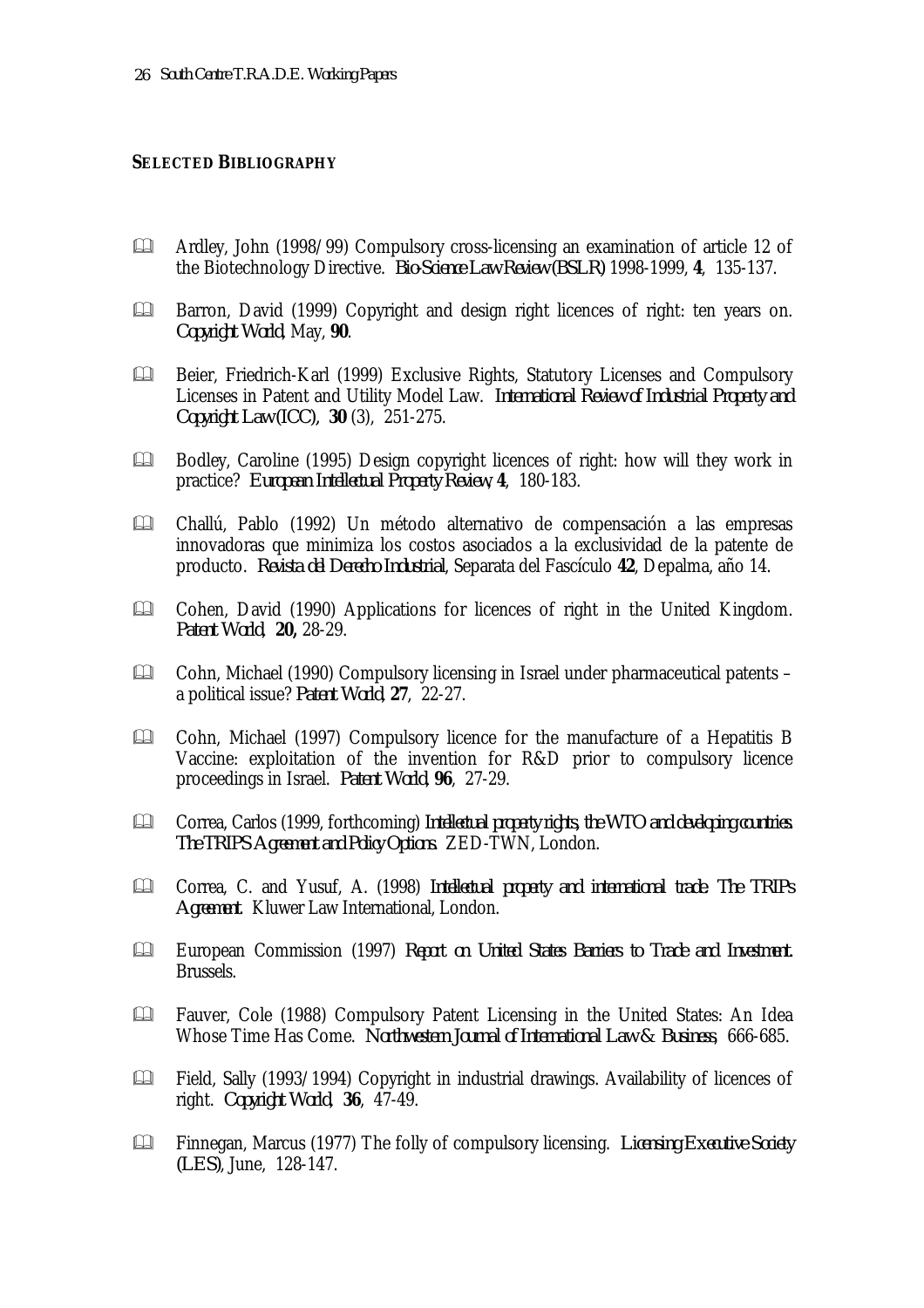- & Fugate, Wilbur (1991) *Foreign Commerce and the Antitrust Laws.* Fourth Edition, Vol. **II**, Little Brown and Company, Boston, 383-390.
- Gaikis, Gunars (1992) Pharmaceutical patents in Canada. An update on compulsory licensing. *Patent World*, **42**, 19-25.
- & Gendreau, Ysolde (1997) Les brevets de medicaments au Canada: de la licence obligatoire a la reglementation des prix. Reunion Annuelle de l'International Association for the Advancement of Teaching and Research in Intellectural Property (ATRIP), Paris.
- & Goldstein, Sol (1977) A study of compulsory licensing. *Licensing Executive Society (LES)*, 122-125.
- Grippiotti, Giovanni (1994) Working patents and the compulsory licence regime in Italy: a recent development. *Patent World*, **61**, 39-40.
- Grover, Warren (1992) Legal regulation of competition: interaction of intellectual property and anti-competitive practices. *Patent World*, **39**, 14-22.
- & Halewood, Michael (1997) Regulating patent holders: local working requirements and compulsory licenses at international law. *Osgoode Law Journal*, **35** (2) 245-286.
- & Johnston, Malcolm (1991) Compulsory licences in Canada. A history and jurisprudence. Toronto (mimeo).
- & Ladas, S. (1975) *Patents, trademarks and related rights National and International protection.* Harvard University Press, Cambridge.
- & Latham, David and Geissmar, Svenja (1995) Should competition law be used to compel the grant by owners of intellectual property rights of licences in respect of their creations? *Revue Internationale de la Concurrence. International Review of Competition Law*, Bruxelles, **78**, 7-17.
- **Example 1996** Latham, David (1996) Should competition law be used to compel the grant of licenses of intellectual property rights? *Revue Internationale de la Concurrence. International Review of Competition Law*, Bruxelles, **2**, 24-28.
- & Love, James (1997) A Free Trade Area for the Americas. A Consumer Perspective on Proposals as They Relate to Rules Regarding Intellectual Property. Third Trade Ministerial and Americas Business Forum, (mimeo), Belo Horizonte.
- & Love, James (1999) *Health care and IP: compulsory licensing. Compulsory licensing of patents and other intellectual property.* http://www.cptech.org/ip/health/cl/
- **Example 1998** McFetridge, Donald (1998) Competition policy and intellectual property rights in the knowledge-based economy. In *Intellectual property, technology diffusion, and growth in the*